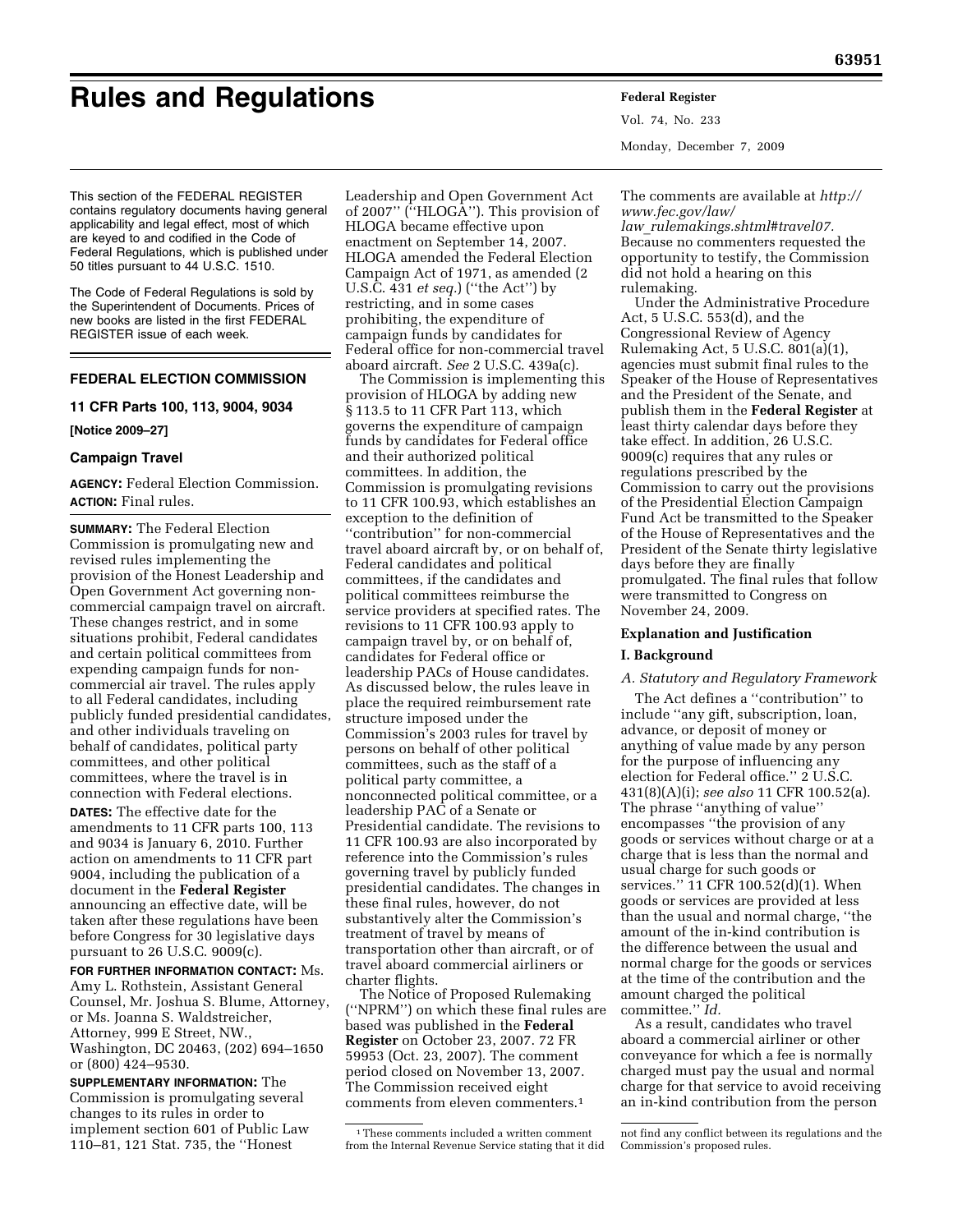providing the travel service. Such inkind contributions would be prohibited if provided by certain entities, including corporations, labor organizations, Federal contractors, and foreign nationals. *See* 2 U.S.C. 441b, 441c, and 441e; 11 CFR 110.20, 114.2(b), and 115.2. If the in-kind contributions are from permissible sources, they nevertheless would be subject to the contribution limits of the Act and Commission regulations. *See* 2 U.S.C. 441a-441k; 11 CFR parts 110, 114, and 115.

1. Promulgation of 11 CFR 100.93 in 2003—Payment for Non-Commercial Travel

The usual and normal charge for travel aboard a commercial aircraft is the publicly available price for a ticket, and the usual and normal charge for a chartered aircraft is the publicly available charter or lease rate. The usual and normal charge for travel aboard a non-commercial flight, however, may not be as apparent. For example, there is generally not a ticket price for a seat aboard a non-commercial aircraft that may be operated primarily for the travel of the owner and invited guests. Because candidates for Federal office traveled on these privately operated aircraft, the Commission's regulations provided specific guidance about the rate of reimbursement that candidates and others had to pay to avoid receiving an excessive or a prohibited in-kind contribution for travel aboard such aircraft.

On December 15, 2003, the Commission promulgated final rules adding 11 CFR 100.93. *See* Final Rules and Explanation and Justification for Travel on Behalf of Candidates and Political Committees, 68 FR 69583 (Dec. 15, 2003) (''2003 travel rules'' or ''2003 E&J''). The 2003 travel rules established an exception from the definition of ''contribution'' for payments at specified rates for non-commercial travel in connection with a Federal election. Under the 2003 travel rules, the payment required for non-commercial air travel varied among the first-class, coach, or charter rate, depending on whether the travel occurred between cities served by regularly scheduled commercial airline service, and whether that service was available at a first-class or coach rate. *See* 11 CFR 100.93(a)(3)(i) and (c) (2004).

2. Revisions in 2003 to 11 CFR 9004.7 and 9034.7—Travel by Presidential and Vice-Presidential Candidates Accepting Public Funds

Candidates in the presidential primary elections may qualify to receive

partial public funding in the form of matching payments from the Federal government. Additionally, presidential general election candidates may qualify to receive outright grants of public funds. In both cases, the presidential candidates must agree, among other things, to use the public funds they receive solely for ''qualified campaign expenses'' and not to exceed specified expenditure limits. 2 U.S.C. 441a(b)(1)(A) and (B); 26 U.S.C. 9003(b) and (c), and 9033(b).

As part of the 2003 travel rules, the Commission promulgated separate regulations at 11 CFR 9004.7(b)(5)(i), (v), and (b)(8), and 9034.7(b)(5)(i), (v), and (b)(8), setting forth the appropriate reimbursement rates that publicly funded candidates must use for campaign-related travel on noncommercial transportation. While 11 CFR 100.93 treats the underpayment for travel as an in-kind contribution, 11 CFR 9004.7 and 9034.7 address the extent to which payments for campaignrelated travel constitute ''qualified campaign expenses.'' The 2003 travel rules revised the rates and recordkeeping requirements for presidential and vice-presidential candidates accepting public funds to conform them to the new rates in 11 CFR 100.93.

# **II. Revisions to 2 U.S.C. 439a—Use of Campaign Funds**

HLOGA amended the Act to prohibit House candidates, their authorized committees, and their leadership PACs 2 from making any expenditure 3 for noncommercial travel on aircraft, with an exception for travel on governmentoperated aircraft and aircraft owned or leased by a candidate or an immediate family member of the candidate. *See* 2 U.S.C. 439a(c)(2) and (3). HLOGA also specified new reimbursement rates that presidential, vice-presidential, and Senate candidates must pay for noncommercial campaign travel on aircraft. *See* 2 U.S.C. 439a(c)(1). The reimbursement rates for these types of travel differ from those contained in the

Commission's 2003 travel rules, which addressed non-commercial travel on aircraft by all political committees, including political party committees, separate segregated funds, nonconnected political committees, and other political committees. HLOGA did not, however, affect campaign travel on commercial flights, which all candidates must still reimburse at the ''usual and normal charge.'' *See* 11 CFR 100.52(a) and (d), and 100.93(a)(2).

## **III. Revisions to 11 CFR 100.93—Travel by Aircraft or Other Means of Transportation**

The Commission is amending 11 CFR 100.93 to implement HLOGA's provisions requiring candidates and certain political committees to pay for non-commercial air travel at a specified rate to avoid the receipt of an excessive or a prohibited in-kind contribution.4

The Commission is otherwise retaining 11 CFR 100.93 intact, except as identified below. The explanations for the purpose and provisions of 11 CFR 100.93 were set out in the 2003 E&J and continue to apply unless addressed in the following discussion. In the NPRM, the Commission sought comments on the overall structure of 11 CFR 100.93. None of the commenters called for a change in the structure or general function of the section.

#### *A. 100.93(a)—Scope and Definitions*

The Commission is changing the scope and definitions in 11 CFR 100.93(a) as noted below. First, for internal consistency, the Commission is replacing all references to ''airplanes'' in 11 CFR 100.93 with the term ''aircraft.'' HLOGA uses the term ''aircraft,'' which the Federal Aviation Authority (FAA) defines as ''a device that is used or intended to be used for flight in the air.''

<sup>2</sup>The NPRM proposed a definition of ''leadership PAC'' to implement section 204(a) of HLOGA, 2 U.S.C. 434(i)(8)(B). NPRM at 59954–55, 59964. The Commission subsequently adopted a definition of ''leadership PAC'' at 11 CFR 100.5(e)(6) as part of a separate rulemaking governing the reporting of contributions bundled by lobbyists, registrants and the PACs of lobbyists and registrants. *See* Reporting Contributions Bundled by Lobbyists, Registrants and the PACs of Lobbyists and Registrants, 74 FR 7285, 7286 (Feb. 17, 2009). This definition became effective on March 19, 2009. Accordingly, the definition of ''leadership PAC'' is not addressed in these final rules.

<sup>3</sup>An ''expenditure'' includes any payment ''made by any person for the purpose of influencing any election for Federal office.'' 2 U.S.C. 431(9)(A)(i).

<sup>4</sup>The intent of section 601 of HLOGA was frequently characterized by its sponsors as an effort to end subsidization of air travel provided by corporations and others to candidates, and thereby reduce the potential for corruption or the appearance thereof. *See, e.g.,* 153 Cong. Rec. S263 (daily ed. Jan. 1, 2007) (statement of Sen. Obama) (''It would be one thing if Congressmen and Senators paid the full rate for these flights, but we don't''), 153 Cong. Rec. S267 (daily ed. Jan. 9, 2007) (statement of Sen. Feingold) (''Any legislation on corporate jets must include campaign trips as well as official travel because one thing is for certain the lobbyist for the company that provides the jet is likely to be on the flight, whether it is taking you to see a factory back home or a fundraiser for your campaign.''), 153 Cong. Rec. S320 (daily ed. Jan. 10, 2007) (statement of Sen. Lieberman) (''When a Member of Congress or a candidate for Federal office uses a private plane, the ethics rules, as well as the Federal Election Commission rules, require payment to the owner of the plane equivalent to a first-class commercial ticket \* \* \* The Reid amendment would eliminate that loophole \* \* \*''), and 153 Cong. Rec. S10692 (daily ed. Aug. 2, 2007) (statement of then Sen. Obama).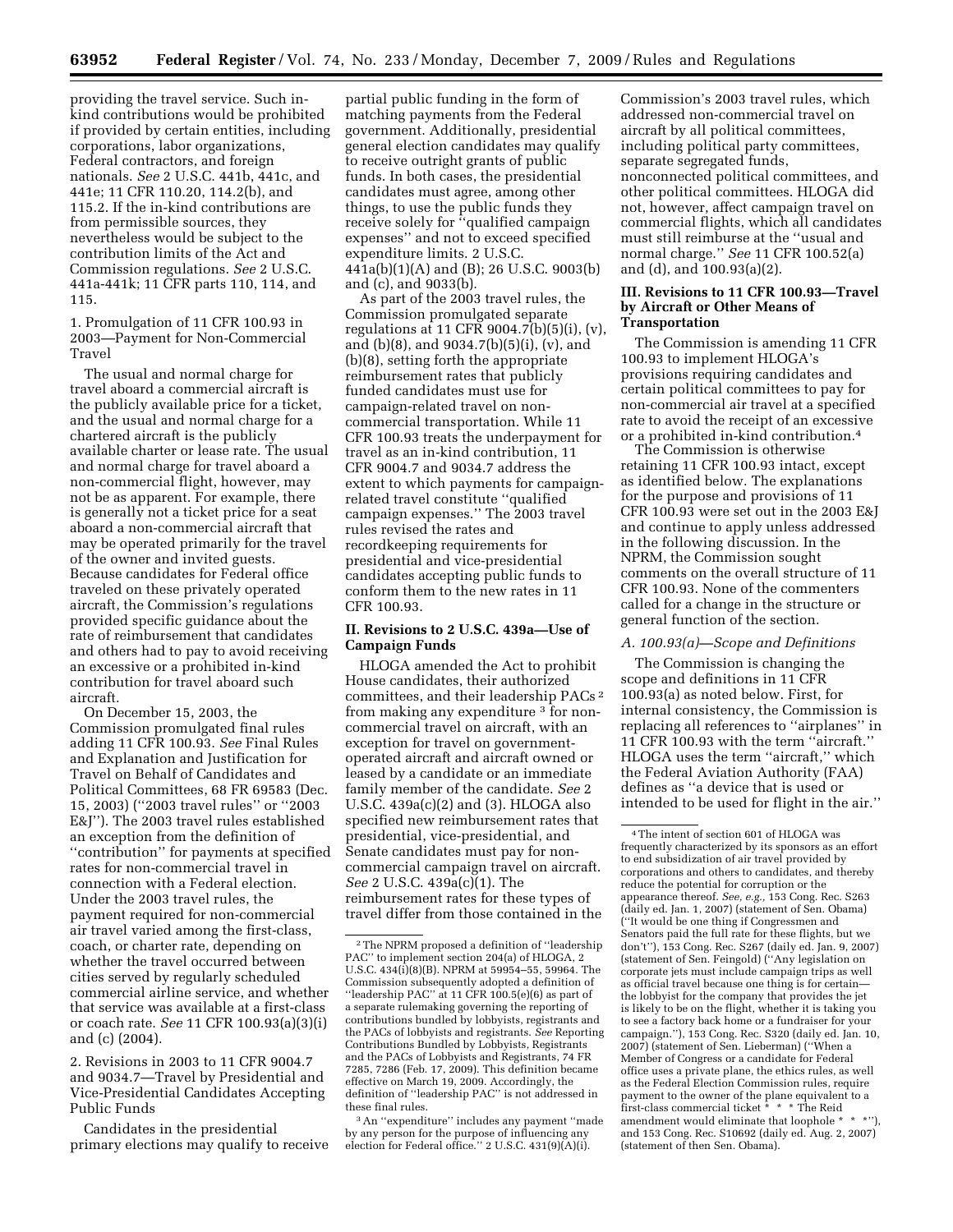14 CFR 1.1. The term ''aircraft'' includes helicopters, which the Commission's 2003 travel rules had grouped with buses and conveyances other than airplanes. *See* 11 CFR 100.93(a)(3)(ii) (2004) (definition of ''service provider'' focuses on ''person who makes the airplane or other conveyance available''), 11 CFR 100.93(c) (2004) (''travel by airplane''), and 11 CFR 100.93(d) (''other means of transportation'' includes ''any other means of transportation'' and specifically lists helicopters). The primary impact of these changes is that travel aboard a helicopter now would be reimbursed at the rate required in 11 CFR 100.93(c) (aircraft), rather than (d) (other conveyances), which was the case under the 2003 travel rules, as discussed below.

1. 11 CFR 100.93(a)(1) and (2)—Scope of 11 CFR 100.93

The rule at 11 CFR 100.93 is intended to establish reimbursement rates for ''non-commercial travel'' in the absence of a usual and normal charge. 11 CFR 100.93(a)(1). When a usual and normal charge is readily ascertainable, such as a specified fee by route, mileage, or date and time of use, the travel is generally considered ''commercial travel'' and the usual and normal charge must be paid to avoid receiving an in-kind contribution. *See* 11 CFR 100.93(a)(2) and 100.52(d)(1).

The Commission's 2003 travel rules distinguished between commercial and non-commercial air travel based on the certification system of the Federal Aviation Administration (FAA). Specifically, the Commission's 2003 travel rules applied to all airplanes not licensed by the FAA to operate for compensation or hire under 14 CFR parts 121, 129, or 135. *See* 11 CFR 100.93(a)(1)(i) (2004).

HLOGA accomplishes the same result without explicit reference to specific FAA regulatory provisions. In order to simplify and align the Commission's regulations with HLOGA, the Commission is replacing its reliance on specific FAA regulatory provisions with the new terms ''commercial travel'' and ''non-commercial travel,'' which are defined in new 11 CFR 100.93(a)(3)(iv) and (v) and explained below. None of the commenters opposed this change.

2. 11 CFR 100.93(a)(3)(i)—Definition of ''Campaign Traveler''

The Commission also is making a change to the definition of ''campaign traveler'' in 11 CFR 100.93(a)(3) to clarify that the term encompasses not only persons traveling on behalf of a candidate, but also candidates who

travel on behalf of their own campaigns. In the NPRM, the Commission proposed amending the definition of ''campaign traveler'' to include ''[a]ny candidate for Federal office,'' as well as ''any individual traveling in connection with an election for Federal office on behalf of a candidate or political committee'' and ''[a]ny member of the news media traveling with a candidate.'' *See*  proposed 11 CFR 100.93(a)(3)(i). The Commission received one comment in support of the proposed change, and no comments in opposition.

The Commission is adopting the proposed change along with one further revision to clarify that a candidate is a ''campaign traveler'' only when ''traveling in connection with an election for Federal office.'' The term ''campaign traveler'' in revised 11 CFR 100.93 does not include Members of Congress when they engage in official travel, or candidates when they engage in personal travel or any other travel that is not in connection with an election for Federal office. Security personnel, including governmentprovided security personnel (such as the Secret Service), shall be treated as campaign travelers when traveling in connection with a Federal election on behalf of a candidate or a political committee. However, governmentprovided security personnel are not included when determining a ''comparable aircraft of sufficient size to accommodate all campaign travelers'' under 11 CFR 100.93(e)(1)(i), as discussed below.

3. 11 CFR 100.93(a)(3)(iv) and (v)— Definitions of ''Commercial Travel'' and ''Non-Commercial Travel''

The definition of ''commercial travel'' in new 11 CFR 100.93(a)(3)(iv)(A) corresponds to the new statutory language of HLOGA: Travel aboard an aircraft ''operated by an air carrier or commercial operator certificated by the Federal Aviation Administration and the flight is required to be conducted under air carrier safety rules, or, in the case of travel which is abroad, by an air carrier or commercial operator certificated by an appropriate foreign civil aviation authority and the flight is required to be conducted under air carrier safety rules.'' 5 2 U.S.C.

 $439a(c)(1)$  and  $(2)$ . The definition of ''non-commercial travel'' in 11 CFR 100.93(a)(3)(v) encompasses all air travel not included in the definition of ''commercial travel.'' These definitions are unchanged from the NPRM.

One comment addressed these definitions, supporting both. The Commission did not receive any comments identifying a difference between the universe of aircraft encompassed by the new term ''noncommercial travel'' and the aircraft included in former 11 CFR 100.93(c) (''an airplane not licensed by the Federal Aviation Administration to operate for compensation or hire under 14 CFR parts 121, 129, or 135'').

The Commission is defining ''commercial travel'' with respect to conveyances other than aircraft as ''other means of transportation operated for commercial passenger service.'' 11 CFR  $100.93(a)(3)(iv)(B)$ . This definition is unchanged from the proposed rule. The Commission did not receive any comments on this proposed definition.

The Commission also did not receive any comments on whether the definitions of ''commercial travel'' and ''non-commercial travel'' should specifically address the treatment of aircraft operated under complex multiple ownership or leasing arrangements, such as arrangements in which some of the owners of an aircraft are commercial operators certificated by the FAA but others are not. The Commission has decided not to address this issue in the final rule's definitions because the Commission expects that the structure of the final rule will eliminate any potential for confusion arising from complex ownership arrangements. The final rule focuses on the *operator* of the aircraft at the time of a given flight and whether that particular flight is subject to the applicable FAA safety standards, rather than the owners, service providers, or prior uses of the aircraft as in former 11 CFR 100.93. Multiple ownership arrangements for aircraft owned or leased by a candidate or a candidate's immediate family member through a multiple-ownership arrangement are addressed in 11 CFR 100.93(g), discussed below.

4. 11 CFR 100.93(a)(3)(vi)—Definition of ''Comparable Aircraft''

HLOGA Section 601(a) requires reimbursement of fair market value for flights described within that section based on the charter rate for a ''comparable plane of comparable size''

<sup>5</sup>Both ''air carrier'' and ''commercial operator'' are terms of art defined in FAA regulations. See 14 CFR 1.1. An ''air carrier'' is ''a person who undertakes directly by lease or other arrangement to engage in air transportation.'' A ''commercial operator'' is ''a person who, for compensation or hire, engages in the carriage by aircraft in air commerce of persons or property other than as an air carrier or foreign air carrier or under part 375.'' The Federal Aviation Administration's (''FAA'') air carrier safety rules are contained in 14 CFR parts

<sup>121 (</sup>large airplanes) and 135 (smaller airplanes and other aircraft).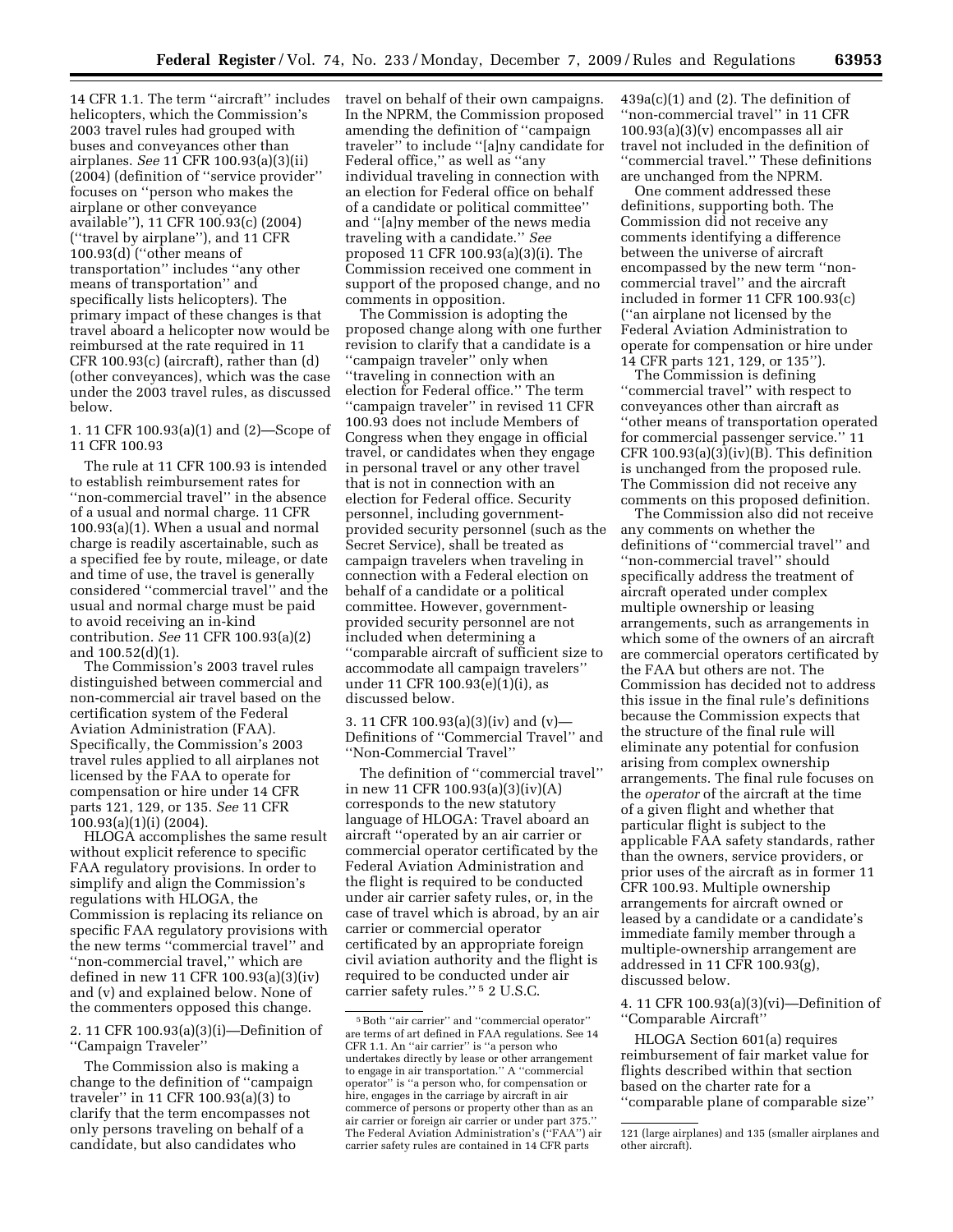to the one actually flown. 2 U.S.C. 439a(c)(1)(B). The Commission interprets the term ''comparable plane of comparable size'' to mean an aircraft with similar physical dimensions to the aircraft actually flown and that is able to carry a similar number of passengers. The Commission recognizes, however, that there is no ''comparable plane'' for a helicopter and is, instead, construing the statute to require a comparison of similar types of aircraft (*i.e.,* compare a helicopter to a helicopter). Accordingly, the Commission has defined the term ''comparable aircraft'' in new 11 CFR  $100.93(a)(3)(vi)$  as "an aircraft of similar make and model as the aircraft that actually makes the trip, with similar amenities as that aircraft.'' *See* new 11 CFR 100.93(a)(3)(vi).

This interpretation is consistent with the Commission's interpretation of a similar term, ''comparable commercial airplane,'' in its 2003 travel rules, as explained in the 2003 E&J. *See* 2003 E&J, 68 FR at 69588–89. The definition is also consistent with advisory opinions issued prior to the 2003 travel rules. For example, in Advisory Opinion 1984–48 (Hunt), when applying the then-operative term of a ''comparable commercial conveyance'' to an airplane, the Commission interpreted a ''comparable'' airplane as being of the same ''type (*e.g.,* jet aircraft versus prop plane) and services offered (*e.g.,* plane with dining service or lavatory versus one without)'' as the plane actually used. Therefore, if a candidate used a twin engine prop jet, a single engine prop aircraft would not be a comparable aircraft. The new term ''comparable aircraft'' is intended to require consideration of these distinctions as well as other differences, such as whether a plane is chartered with or without a crew, or with or without fuel.

# *B. 11 CFR 100.93(b)—Reimbursement of Service Provider Required To Avoid the Receipt of a Contribution*

Paragraphs (b)(1) and (b)(2) of section 100.93 require a campaign traveler, or the political committee on whose behalf the travel occurred, to reimburse the provider of the aircraft or other conveyance at the applicable rate specified in 11 CFR 100.93(c), (d), (e), or (g) to avoid receipt of an excessive or prohibited in-kind contribution.

As explained further below, travel on non-commercial aircraft by candidates for election for the office of Representative in, or Delegate or Resident Commissioner to, the Congress (''House candidates''), or a person traveling on behalf of any such candidate or any authorized committee or leadership PAC of such candidate, is

generally prohibited (*see* 11 CFR  $100.93(c)(2)$  and cannot be accepted as an in-kind contribution or be reimbursed from campaign funds (*see*  11 CFR 113.5).

The Commission is also renumbering former paragraph (b)(1)(iii) as paragraph (b)(3) and revising it to permit members of the news media and governmentprovided security personnel traveling with a candidate to reimburse the political committee or to pay the service provider directly for their *pro rata* share of the travel. Ultimately it is the candidate committee's exclusive responsibility to ensure that the service provider is reimbursed for the value of the transportation provided to all persons traveling with the candidate; however, allowing members of the news media to reimburse the political committee or to pay the service provider directly is consistent with former 11 CFR 100.93 and takes into account the variety of billing practices that have been used by members of the media to pay for their travel. *See* 2003 E&J, 68 FR at 69586; *see also* 11 CFR 9004.6 and 9034.6.6

Like members of the news media, a Federal or State government provider of security personnel traveling with a candidate, such as the Secret Service and national security staff, also may reimburse the political committee paying for the security personnel's portion of the travel expenses. *See, e.g.,*  Advisory Opinion 1992–38 (Clinton/ Gore) (loan proposal premised on the obligation of the Secret Service to provide reimbursement); *see also* 11 CFR 9004.6 and 9034.6. Under the revised rule, the government security provider therefore may pay the service provider directly or reimburse the political committee paying for the travel. In either case, members of the news media or the government provider of security must not pay more than their *pro rata* share of the travel costs, as determined in accordance with 11 CFR 100.93(c), (d), (e), or (g).

There is no indication that Congress was concerned about news media or government-provided security personnel paying for their own travel when traveling with Federal candidates or officeholders. Unlike when a corporation or political committee provides free or reduced travel services to a candidate, the reimbursement by news media or government-provided security personnel for their own travel does not implicate the goals of the Act in deterring corruption or the

appearance of corruption. Moreover, a candidate may have little or no control over whether to be accompanied by government-provided security personnel. Finally, although several commenters urged the Commission to prohibit political committees from paying any portion of the cost of a Federal candidate's flight, none of the commenters indicated that payments by the news media or government entities would pose the same dangers of corruption or the appearance of corruption, or that the news media and government security providers should be prohibited from paying for their own travel, particularly when paying the same rate as others on the aircraft. Although the rule proposed in the NPRM would have prohibited any form of payment by the news media, the Commission sees no compelling reason to deviate from its longstanding policy of permitting the news media and government-provided security personnel to pay for their *pro rata* share of the fair market value of the travel.

# *C. 11 CFR 100.93(c)(1)—Non-Commercial Air Travel by or on Behalf of Candidates for President, Vice-President, and U.S. Senate*

HLOGA requires candidates for President, Vice President, and the U.S. Senate to pay their ''*pro rata* share of the fair market value'' of noncommercial flights aboard aircraft. The *pro rata* share is ''determined by dividing the fair market value of the normal and usual charter fare or rental charge for a comparable plane of comparable size by the *number of candidates* on the flight.'' 2 U.S.C. 439a(c)(1)(B) (emphasis added). Accordingly, new 11 CFR 100.93(c)(1) requires that the entire charter rate for a comparable aircraft of comparable size be divided among the candidates aboard the flight, or their representatives, as proposed in the NPRM.

All of the commenters who addressed this topic supported the requirement that presidential, vice-presidential, and Senate candidates pay the entire charter cost, rather than allowing other political committees or non-campaign travelers to pay for their own portion of the flight.

The final rule differs from the proposed rule only in that under the final rule the cost of the flight is split among candidates based on the number of campaign travelers flying on behalf of each candidate, rather than split evenly among the candidates as proposed in the NPRM. 72 FR at 59956. The new rule therefore provides a more accurate reflection of the proportion of the benefit derived from the flight by each candidate, while still requiring

<sup>6</sup>To the extent that any portion of 11 CFR 9004.6 or 9034.6 is inconsistent with 11 CFR 100.93, section 100.93 governs.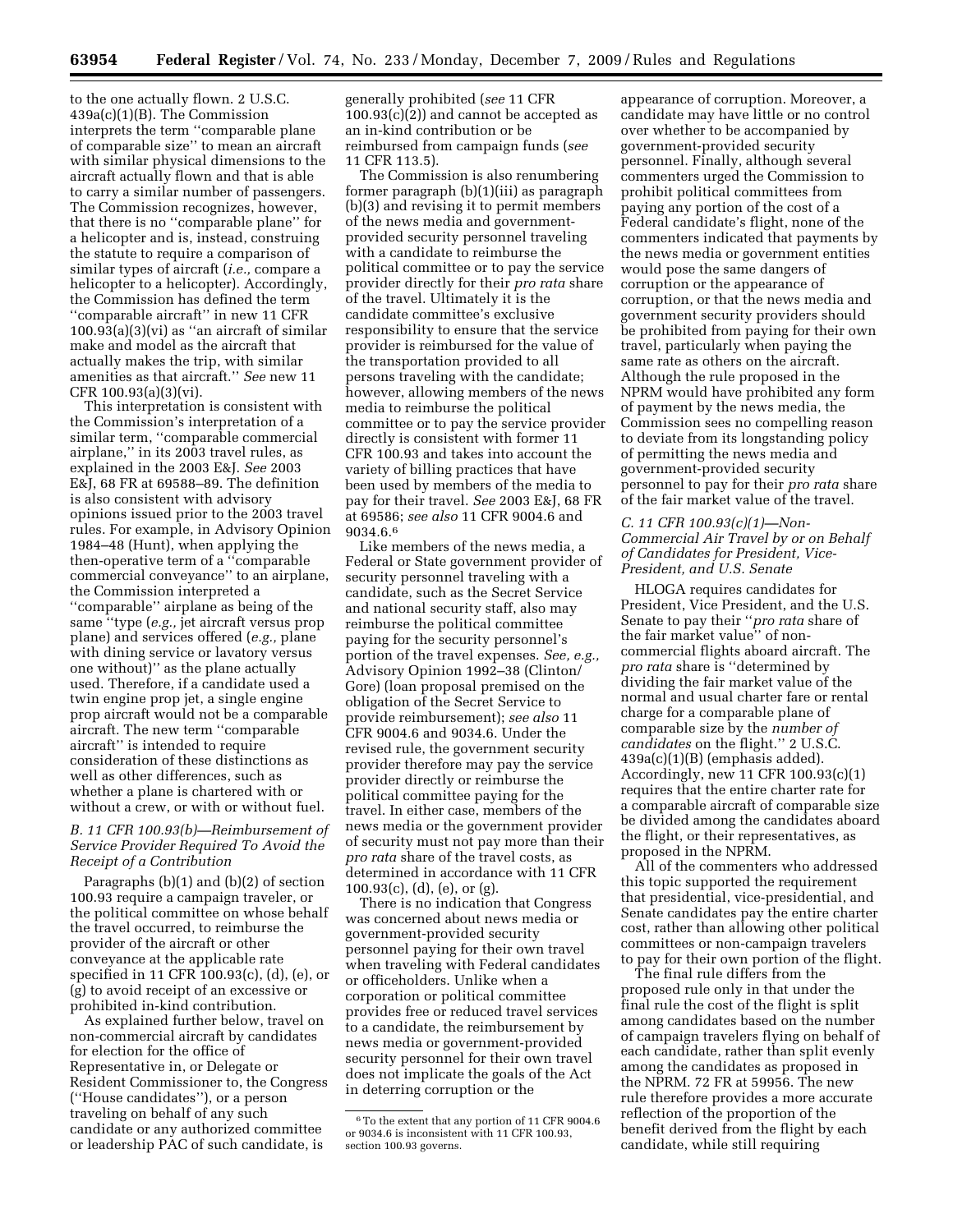presidential, vice-presidential, and Senate candidates to pay the entire charter cost. For example, if Senate Candidate A is traveling with two campaign staffers, and Senate Candidate B is also traveling on the aircraft, and each candidate is traveling on behalf of his or her own campaign, then Candidate A would pay three-fourths of the charter fare and Candidate B would pay one-fourth.

This result is also consistent with the comment submitted by two of the sponsors of HLOGA, Senators Feingold and Obama, who suggested that the cost of the flight be split among candidates in proportion to the benefit derived by each campaign. The Senators stated that this approach would be consistent with the payment for air travel required under the Senate Ethics Rules. *See*  Standing Rules of the Senate, Rule XXXV, Paragraph 1(c)(1)(C)(i).

Under new 11 CFR 100.93(c)(1), the ''*pro rata* share'' is calculated based on the number of candidates represented on a flight, regardless of whether the individual candidate is present on the flight. This provision is consistent with HLOGA, which limits expenditures for non-commercial air travel by presidential, vice-presidential, and Senate candidates, and their authorized committees. A candidate is represented on a flight if a person is traveling on behalf of that candidate or the candidate's authorized committee. *See*  11 CFR 100.93(c)(1). Thus, for example, if Senate Candidate A travels with the campaign manager of Senate Candidate B, but Candidate B does not travel, then the two Senate candidates must nonetheless each pay half of the charter rate. Candidate B's committee receives the same benefit from the travel by its staff as if Candidate B had taken the flight. This result is the same as proposed in the NPRM, which was supported by all of the commenters addressing this aspect of the proposed rule.

Under new 11 CFR 100.93(c)(1), when a presidential, vice-presidential, or Senate candidate, or a representative of the candidate, is traveling on behalf of another political committee (such as a political party committee or Senate leadership PAC), rather than on behalf of the candidate's own authorized committee, the reimbursement for that travel is the responsibility of the political committee on whose behalf the travel occurs. If the political committee is other than an authorized committee or House candidate's leadership PAC, then the appropriate reimbursement rate for that political committee is set forth in new 11 CFR 100.93(c)(3), discussed below. In such cases, the presidential,

vice-presidential, or Senate candidate, or candidate's representative, is treated the same as any other person traveling on behalf of the political committee.7

The reimbursement rates for travel aboard government-operated aircraft or aircraft owned by a candidate or a member of a candidate's immediate family, are treated separately in paragraphs (e) and (g) of 11 CFR 100.93, as discussed below. *See* subsections H and I, below.

#### 2. Alternatives Not Adopted

In the NPRM, the Commission sought comment on three alternative methodologies for calculating the appropriate reimbursement rate for travel by presidential, vice-presidential, or Senate candidates and their representatives.

First, the NPRM included several variations of a ''per committee'' alternative that would have required reimbursement based on the number of represented committees of any type, rather than the number of represented candidates or candidate committees. Second, a ''per passenger'' alternative would have required candidates to reimburse the service provider for only that portion of the normal and usual charter rate that reflected the number of candidate representatives as a percentage of all passengers on the aircraft. Third, a ''comparable aircraft'' alternative would have followed the approach in the Commission's 2003 travel rules by permitting reimbursement at the normal and usual charter rate or rental charge for an aircraft of sufficient size to carry all of the campaign travelers on the flight. *See*  11 CFR 100.93(c)(3) (2004) (requiring reimbursement of ''the normal and usual charter fare or rental charge for a comparable commercial airplane of sufficient size to accommodate all campaign travelers'').

The Commission has decided not to adopt any of the alternative methodologies proposed in the NPRM. The Commission believes that the methodology in the final rule described above is most consistent with the language of HLOGA. Moreover, the Commission believes that the proposed alternative methodologies might have

lent themselves to manipulation, with the result that corporations, political committees, and others could provide a benefit to the candidate or political committee on whose behalf the travel was undertaken by allowing the candidate or political committee to pay less than its *pro rata* share of the charter rate. Most of the commenters agreed that the proposed alternative methodologies were inconsistent with the intent of HLOGA.

One commenter proposed an alternative based on the ''comparable aircraft'' alternative proposed in the NPRM. This alternative would have followed the approach in the Commission's 2003 travel rules by permitting reimbursement at the normal and usual charter rate or rental charge for an aircraft of sufficient size to carry all of the campaign travelers on the flight. *See* 11 CFR 100.93(c)(3) (2004). The Commission is not adopting this commenter's version of the ''comparable aircraft'' alternative because it would allow for the potential reduction of costs by using smaller aircraft for comparison purposes rather than the aircraft actually flown. Moreover, the additional separate calculation of the fair market value of the flight actually taken would add unnecessary complexity to compliance with, and enforcement of, the rules.

3. Travel on Behalf of Leadership PACs of Senate, Presidential, and Vice-Presidential Candidates

HLOGA prohibits non-commercial air travel on behalf of leadership PACs of House candidates, but it does not prohibit such travel on behalf of leadership PACs of Senate, presidential, or vice-presidential candidates. Nor does HLOGA specify the rate at which the Senate, presidential, or vicepresidential candidates' leadership PACs must reimburse a service provider to avoid a contribution, as it does for those candidates and their authorized committees. For the reasons set forth below in section III.E.1, the Commission is applying the reimbursement rates in 11 CFR 100.93(c)(3)(i)–(iii) to travel on behalf of the leadership PAC of any Senate, presidential, or vice-presidential candidate to make the new rules consistent with the Commission's prior travel regulations. These rates were set forth in the Commission's 2003 travel rules: first-class, coach, or charter rates, depending on whether the origin and destination cities are served by regularly scheduled commercial airline service.

<sup>7</sup>One commenter asked the Commission to address a hypothetical scenario in which the chairman of a political party committee and a Senate candidate both travel aboard a noncommercial aircraft to a political party committee fundraiser. In response to this request, the Commission notes that because the candidate would be traveling on behalf of the political party committee, that individual's status as a candidate would be irrelevant. Therefore, the political party committee would pay for the candidate's portion of the travel. *See* 11 CFR 100.93(c)(3).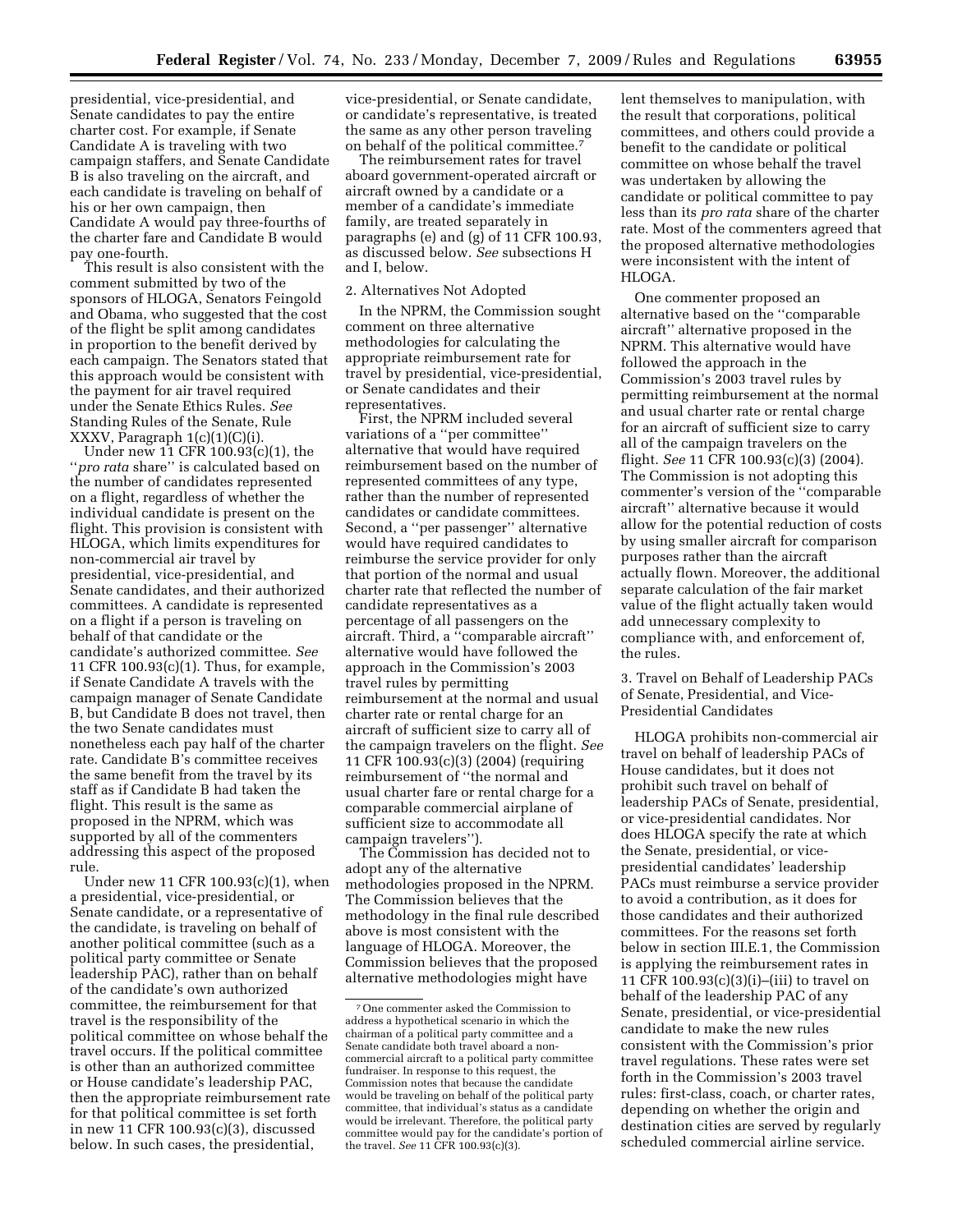# *D. 11 CFR 100.93(c)(2)—Non-Commercial Air Travel by or on Behalf of Candidates for the House of Representatives*

New 2 U.S.C. 439a(c)(2) states that ''in the case of a candidate for election for the office of Representative in, or Delegate or Resident Commissioner to, the Congress, an authorized committee and a leadership PAC of the candidate may not make any expenditure'' for non-commercial air travel, with exceptions for travel on governmentoperated airplanes and aircraft owned by the candidate or members of the candidate's immediate family. Both exceptions are discussed below. The effect of this provision is generally to prohibit travel by House candidates on non-commercial aircraft.

In the NPRM, the Commission proposed a general rule that would prohibit non-commercial air travel by House candidates and sought comment on whether House candidates should nonetheless be permitted to travel on non-commercial aircraft on behalf of their own campaigns, if the cost of the travel is provided by a permissible source, by treating the travel as a permissible in-kind contribution. One group of commenters addressed this question and urged the Commission to prohibit non-commercial air travel by House candidates as proposed in the NPRM and not allow such travel if it was provided by a permissible source as a permissible in-kind contribution.

The Commission agrees with the commenters, and is adopting the rule as proposed in the NPRM. *See* 11 CFR 100.93(c)(2). Outside of the exceptions for travel on government-operated and candidate-owned aircraft, there is no discussion in the legislative history of this provision to indicate that Congress contemplated allowing non-commercial air travel by House candidates. Instead, statements by sponsors of the new law referred to a ''ban'' on House travel. *See, e.g.,* 153 Cong. Rec. S10713 (daily ed. Aug. 2, 2007) (statement of HLOGA sponsors offered by Sen. Feinstein). In addition, the statute itself does not include any reimbursement rate for noncommercial travel by House candidates, whereas Congress did specify a rate for Senate and presidential candidates.

New 11 CFR 100.93(c)(2) prohibits House candidates, and individuals traveling on behalf of House candidates, their authorized committees or leadership PACs, from engaging in noncommercial campaign travel on aircraft. This prohibition cannot be avoided by payments to the service provider, even

by payments from the personal funds of a House candidate.8

The prohibition does not apply, however, when the travel would be considered an expenditure by someone other than the House candidate, House candidate's authorized committee, or House candidate's leadership PAC. For example, travel by a House candidate on behalf of a Senate or presidential candidate, or a political party committee, would be permissible so long as the political party committee or candidate on whose behalf the travel occurs reimburses the service provider at the applicable rate under 11 CFR 100.93(c)(1) or (3).

# *E. 11 CFR 100.93(c)(3)—Non-Commercial Air Travel by Campaign Travelers Not Traveling on Behalf of Federal Candidates and Their Representatives*

In the NPRM, the Commission proposed two alternatives with respect to non-commercial air travel by individuals traveling on behalf of political party committees and other political committees that are not candidates' authorized committees or House candidates' leadership PACs. The first alternative would have applied the charter rate applicable to travel on behalf of Senate or presidential candidates unless one or more candidates or candidate representatives are also aboard the flight (in which case the candidates would already be paying the entire applicable charter rate to the service provider). The second alternative would have retained the rates in the 2003 travel rules, which permitted reimbursement at the firstclass or coach rate by campaign travelers other than candidates. For the reasons explained below, the Commission is adopting the second alternative and requiring campaign travelers who are not traveling on behalf of candidates to continue to pay the rates in the 2003 travel rules. *See* 11 CFR 100.93(c)(3).

1. Campaign Travelers Who Are Not Traveling With or on Behalf of Candidates

The Commission is not changing its current reimbursement rate structure for campaign travelers who are traveling on behalf of political party committees, SSFs, nonconnected committees, and

certain leadership PACs. Thus, 11 CFR  $100.93(c)(3)(i)$ –(iii) preserves the three reimbursement rates for noncommercial air travel in previous 11 CFR 100.93(c)(1)–(3)—first class, coach, or charter—with the applicable rate depending on whether the travel is between two cities with regularly scheduled first-class or coach commercial airline service.

In 2003, the Commission extended its previous travel regulations to cover all travel in connection with a Federal election, stating, ''[b]y establishing a single rate for travel reimbursement, the new rules will promote greater uniformity among all individuals traveling in connection with a Federal election on behalf of a political committee.'' 2003 E&J, 68 FR at 69585. The Commission promulgated rules that applied to candidates and those traveling on behalf of candidates or their authorized committees, and extended those rules to other campaign travelers.

HLOGA, on the other hand, explicitly addresses the reimbursement rate only for campaign travelers who are candidates or are traveling on behalf of authorized committees. Section  $439a(c)(1)$  applies by its own terms to a candidate (other than a House candidate) or any authorized committee of such a candidate. Section 439a(c)(2) applies by its own terms to House candidates, their authorized committees, and their leadership PACs.

Several commenters argued that HLOGA's silence with respect to coverage of all political actors amounts to implicit approval of the Commission's 2003 travel rule, which permitted all campaign travelers, candidate and non-candidate alike, to pay for travel at either the first class, coach, or charter rate, depending on whether the origin and destination cities are served by regularly scheduled commercial airline service. One commenter argued that to expand the charter rate requirement beyond HLOGA's express language would be tantamount to assuming a legislative role in an area in which Members of Congress operate on a day-in-day-out basis. Two additional commenters noted that HLOGA's silence with respect to these other types of political committees constitutes a form of ''legislative acquiescence'' to the Commission's 2003 regulations. No commenters embraced the proposal included in the NPRM to extend the charter rate requirement to all Federal political committees.

The Commission disagrees with the argument that by enacting HLOGA, Congress set forth the required reimbursement rate for all campaign

<sup>8</sup>Although the general rule in 11 CFR 100.93(b)(2) states that no contribution results where a campaign traveler pays the service provider the required rate in accordance with 11 CFR 100.93(c), there is no rate applicable to House candidates in 11 CFR 100.93(c). Thus, 11 CFR 100.93(b)(2) does not permit House candidates to travel on noncommercial aircraft by paying the service provider.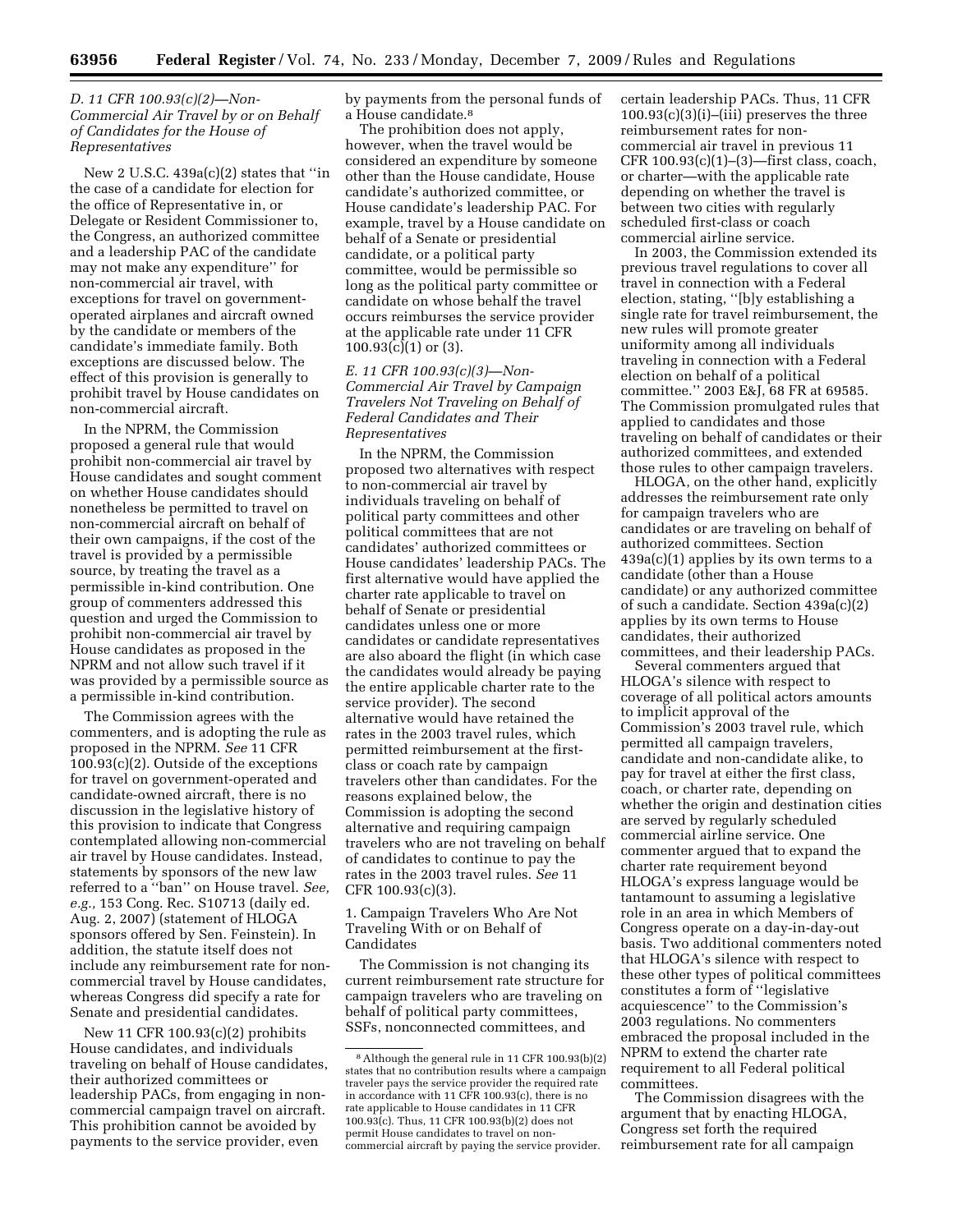travelers. HLOGA's supporters spoke most explicitly to the provision's coverage in terms of its impact on Member and lawmaker travel.9 Thus, together with HLOGA's Section 601, Congress clearly determined the ''normal and usual charge'' for noncommercial travel on aircraft by and on behalf of candidates and their authorized committees without disturbing the Commission's approach that is currently in 11 CFR  $100.93(c)(3)$ . This provision requires non-candidate campaign travelers to pay the first class, coach, or charter rate, depending on whether the origin and destination cities are served by regularly scheduled commercial airline service. Each political committee on whose behalf a campaign traveler is flying is responsible for paying the required reimbursement rate. For example, if three representatives of PAC P accompany a representative of Party Committee C, and the travel is to or from a city not served by regularly scheduled commercial airline service, the cost of the charter would be divided by the number of campaign travelers (four). PAC P would pay three-fourths of the charter cost while Party Committee C would pay one-fourth of the charter cost.

# *2. Candidates Traveling With Non-Candidate Campaign Travelers*

When a Federal candidate (other than a House candidate), or person traveling on behalf of a candidate or candidate's authorized committee, shares a non-

commercial flight with one or more campaign travelers who are not traveling on behalf of a candidate or candidate's committee, the candidate must pay the cost of the entire charter fare for a comparable aircraft of comparable size pursuant to 11 CFR 100.93(c)(1). Except as permitted under 11 CFR 100.93(b)(3), campaign travelers who are not traveling on behalf of a candidate, candidate's authorized committee, or House candidate leadership PAC, and other passengers cannot relieve the candidate's payment obligation.

For example, Senate Candidate A, Senate Candidate B, and Candidate B's campaign manager travel on a plane on behalf of their respective campaigns, along with PAC Representative P traveling on behalf of the PAC. The *pro rata* share of the fair market value of the flight is determined by dividing the normal and usual charter rate for the plane by three because there are three individuals who are candidates or traveling on behalf of candidates (Candidate A, Candidate B, and Candidate B's campaign manager). New 11 CFR 100.93(c)(1) bases the rate calculation on the proportional share of travelers attributable to each Senate candidate, so Candidate A pays onethird of the charter rate and Candidate B pays two-thirds.10

The PAC need not reimburse the service provider for PAC representative P's travel because the service provider will be compensated at the full charter rate for the flight by the two candidates. Moreover, no in-kind contribution from the service provider to the PAC will result because the payments by Candidate A and Candidate B will fully compensate the service provider for the value of PAC representative P's travel. The authorized committee of each candidate must report its payment to the service provider as an expenditure and need not report any portion of its payments to the service provider as an in-kind contribution to the PAC.11

11One commenter posed a hypothetical scenario in which the chairman of a political party committee and a Senate candidate both travel aboard a non-commercial aircraft. Assuming that the Senate candidate is traveling on behalf of his own campaign, his authorized committee would be responsible for the full cost of the charter fare. *See* 

# *F. Additional Revisions to 11 CFR 100.93(c)*

1. Presidential and Vice-Presidential Candidates

The Commission continues to treat travel by publicly financed presidential and vice-presidential candidates the same as travel by presidential and vicepresidential candidates who do not receive public funds. Therefore, 11 CFR 100.93(c)(1) applies to presidential and vice-presidential candidates who do not receive public funds, while 11 CFR 9004.7 and 9034.7, discussed below, continue to incorporate the 11 CFR 100.93 rates by reference for candidates who accept public funds. One important distinction, however, is that a presidential candidate accepting public funds for the general election is prohibited from receiving any in-kind contribution from any person, including an in-kind contribution of noncommercial air travel. The Commission did not receive any comments on this aspect of the rules.

2. Commercially Reasonable Time Frame

HLOGA requires candidates for President, Vice-President, and the U.S. Senate to pay their *pro rata* share of non-commercial travel on aircraft ''within a commercially reasonable time frame after the date on which the flight is taken.'' 2 U.S.C. 439a(c)(1)(B). The Commission implements this requirement by specifying in 11 CFR 100.93(c) that the ''commercially reasonable time frame'' for payment is within seven days after the first day of the flight. This time frame applies to all payments required under new 11 CFR 100.93(c).

The seven-day time frame was established in the 2003 travel rules, and nothing in the record of this rulemaking suggests that a longer or shorter period is warranted. Nor has the Commission's experience in administering and enforcing the 2003 travel rule indicated any reason to adjust the time frame. The Commission received only one comment addressing this time frame, and that comment supported the sevenday time frame.

# *G. 11 CFR 100.93(d)—Other Means of Transportation*

For other means of transportation, such as limousines and all other automobiles, trains, and buses, a

<sup>9</sup>*See, e.g.,* 152 Cong. Rec. S2435 (daily ed. Mar. 28, 2006) (statement of Sen. Obama) (speaking in terms of a company providing a jet ''to a lawmaker''), 152 Cong. Rec. S2500 (daily ed. Mar. 29, 2006) (statement of Sen. McCain) (discussing public perception that ''flights unduly influence Members of Congress and serve as a way for lobbyists to curry favor with legislators"), 153 Cong. Rec. S186 (daily ed. Jan. 4, 2007) (statement of Sen. McCain) (focusing on ''the ability of a Member to travel on a corporate jet''), 153 Cong. Rec. S548–49 (daily ed. Jan. 16, 2007) (statement of Sen. Reid) (describing his own solicitation and acceptance of private travel), 153 Cong. Rec. S1185 (daily ed. Jan. 25, 2007) (statement of Sen. Levin) (''The new rules will ensure that Members traveling on corporate jets would have to reimburse at the charter rate \* \* \*''), 153 Cong. Rec. S8400 (daily ed. June 26, 2007) (statement of Sen. Reid) (''It requires Senators to pay fair market value prices for charter flights, which put an end to the abuses of corporate travel.''), 153 Cong. Rec. S10694 (daily ed. Aug. 2, 2007) (statement of Sen. Feingold) (speaking to ''a requirement that Senators pay the full charter rate on corporate jets for personal, official or campaign purposes \* \* \*''), 153 Cong. Rec. S10703 (daily ed. Aug. 2, 2007) (statement of Sen. Levin) (''The new rules will ensure that Members traveling on corporate jets would have to pay for them at the charter rate \* \* \*"), and 153 Cong. Rec. S10715 (daily ed. Aug. 2, 2007) (statement of Sen. Reid) (the law ''requires Senators to pay fair market prices for charter flights, putting an end to abuses of corporate travel.'').

<sup>10</sup>One commenter posed a hypothetical situation in which the chairman of a political party committee, who is also a Senate candidate, takes non-commercial air travel to serve as the keynote speaker at a fundraiser to benefit a joint fundraising committee between the political party committee and his own campaign for the U.S. Senate. Because the joint fundraising committee is treated as an authorized committee of the Senate candidate, *see*  11 CFR 102.17(a)(1)(i), the Senate candidate's principal campaign committee (another authorized committee) must pay for the travel.

<sup>11</sup> CFR 100.93(c)(3). The commenter suggested that such travel be recorded as an in-kind transfer from the Senate candidate to the political party committee, but the new rules do not require the candidate or political party committee to record any such in-kind transfer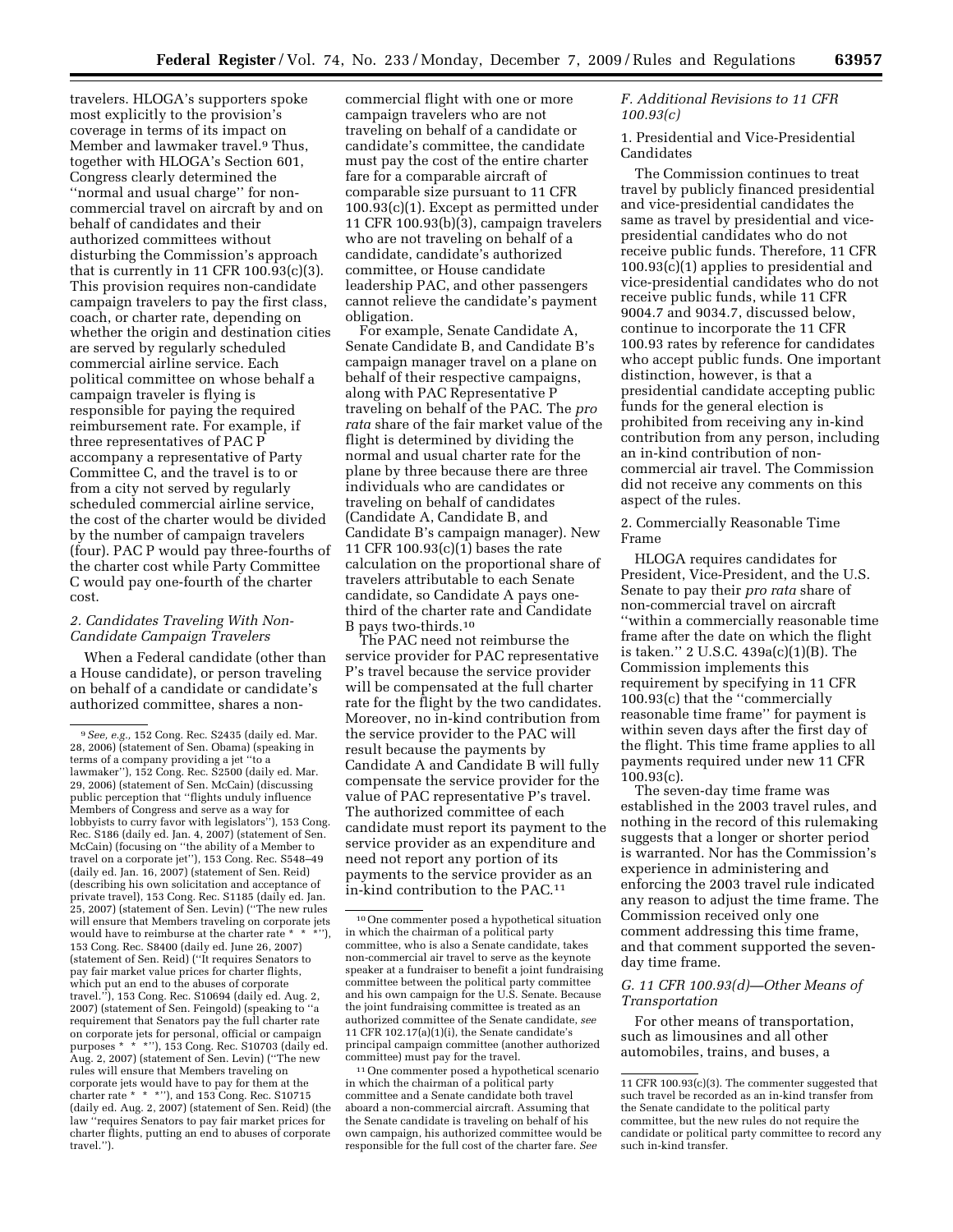political committee must pay the service provider an amount equal to the normal and usual fare or rental charge for a comparable commercial conveyance of sufficient size to accommodate all campaign travelers, including members of the news media traveling with a candidate, and security personnel, if applicable. 11 CFR 100.93(d). This provision is substantially identical to the 2003 travel rule and to the rule proposed in the NPRM. NPRM, 72 FR at 59965. HLOGA does not address travel on any conveyances other than aircraft, and the Commission's experience administering the 2003 rule for travel on conveyances other than aircraft does not indicate that a change to the rule regarding travel on conveyances other than aircraft is warranted.

The Commission did not receive any comments on proposed 11 CFR 100.93(d).

# *H. 11 CFR 100.93(e)—Government Conveyances*

The Commission's 2003 travel rules at 11 CFR 100.93(e) required reimbursement for travel aboard airplanes provided by the Federal government, or by any State or local government entity, at the same rate as travel aboard other airplanes. Noncommercial campaign travel aboard government conveyances other than aircraft was reimbursed under former 11 CFR  $100.93(e)(2)$  at the same rate as travel aboard the equivalent means of transportation not provided by a government entity. HLOGA generally prohibits House candidates from using campaign funds for non-commercial travel, except for travel aboard an aircraft ''operated by an entity of the Federal government or the government of any State.'' 12 2 U.S.C. 439a(c)(2)(B).

As noted above, under the Commission's 2003 rules the required reimbursement rate for travel on government airplanes was the first-class, coach, or charter rate, depending on whether the travel occurred between cities served by regularly scheduled commercial airline service, and whether that service was available at a first-class or coach rate. For travel to or from a

military airbase or other location not accessible to the general public, reimbursement was required based on the lowest unrestricted and nondiscounted first-class airfare to or from the city with regularly scheduled firstclass commercial airline service that is geographically closest to the military airbase or other location actually used. Section 601 of HLOGA thus provides an exception to the prohibition on House candidates and their authorized committees and leadership PACs from making expenditures for travel on noncommercial aircraft, but does not specify any particular rate of reimbursement for travel aboard government-operated aircraft.

The NPRM proposed a set of two different rates in 11 CFR 100.93(e)(1) that candidates could choose from for reimbursement for government-operated aircraft. The first rate, proposed in 11 CFR 100.93(e)(1)(i), requires reimbursement of the appropriate government entity at the *pro rata* share per represented candidate of the normal and usual charter fare or rental charge for the flight on a comparable aircraft of sufficient size to accommodate all of the campaign travelers (the ''per candidate campaign traveler'' reimbursement rate). The second rate, proposed in 11 CFR 100.93(e)(1)(ii), requires reimbursement at the private traveler reimbursement rate per campaign traveler, as specified by the government entity operating the aircraft (the ''private traveler'' reimbursement rate). The NPRM did not propose any substantive changes to 11 CFR 100.93(e)(2), which governs travel on government conveyances other than aircraft.

The Commission did not receive any comments on proposed 11 CFR 100.93(e).

Except as discussed below, new 11 CFR 100.93(e) is the same as proposed in the NPRM. Accordingly, a candidate campaign traveler, or the authorized committee or House leadership PAC on whose behalf the travel is conducted, must reimburse a government entity for travel on any government-operated aircraft at either of the two rates set out in new 11 CFR 100.93(e)(1)(i) and (ii).

# 1. 11 CFR 100.93(e)(1)(i)—''Per Candidate Campaign Traveler'' Reimbursement Rate

Under the revised rules, the applicable charter rate is for a comparable aircraft of sufficient size to accommodate all of the campaign travelers. Unlike 11 CFR 100.93(c)(1), which requires the charter rate to be based on a comparable aircraft of comparable size, the comparable aircraft used for the basis of the charter rate in

11 CFR 100.93(e)(1)(i) need not be the same size as the government-operated aircraft actually used. Similarly, the comparable government aircraft need not be capable of accommodating the non-campaign passengers and equipment aboard the governmentoperated aircraft.

Members of the media traveling with a candidate, and security personnel not provided by a government entity, must be included in the number of campaign travelers for the purposes of identifying a comparable aircraft of sufficient size to accommodate all of the campaign travelers. A comparable aircraft, however, need not be able to accommodate government-required personnel (*e.g.,* Secret Service or National Security Agency officers provided to protect the candidate) or government-required equipment (*e.g.,*  bulky security or communications devices provided for the national security or communications needs of the candidate).13 For example, a significant portion of Air Force One may be occupied by personnel and equipment mandated by national security requirements and other needs associated with the office of the President, not the campaign.

Government-required security personnel are not included in the number of campaign travelers for the purposes of identifying a comparable aircraft. The purpose for this exclusion is to avoid penalizing candidates who are required to travel with government security personnel by obliging them to pay the charter rate for a larger aircraft than would otherwise be needed to transport such candidates and their campaign travelers. All security personnel, including governmentprovided security personnel, are included, however, in determining the number of campaign travelers for purposes of calculating each candidate's *pro rata* share. This is consistent with the parallel provision concerning travel on private aircraft (11 CFR 100.93(c)(1)), and with the provision concerning travel on government-operated aircraft that is reimbursed at the ''private traveler'' reimbursement rate (11 CFR 100.93(e)(1)(ii); see discussion below). A candidate's authorized committee must thus reimburse the service provider for the same number of campaign travelers regardless of whether the travel occurs

<sup>12</sup>HLOGA similarly amends the Standing Rules of the Senate regarding travel to require Senators to pay the *pro rata* share of the fair market value of a flight for non-commercial travel, except for travel aboard ''an aircraft owned or leased by a governmental entity.'' *See* Public Law 110–81, sec.  $544(c)(1)$ , amending Paragraph 1(c)(1) of rule XXXV of the Standing Rules of the Senate. In order to avoid a regulatory gap with respect to travel on aircraft operated by local governments, new 11 CFR 100.93(e) applies to campaign travel on aircraft operated by local government entities in addition to Federal and State government, as proposed in the NPRM. The Commission did not receive any comments on this provision.

<sup>13</sup>The term ''government-required personnel'' encompasses individuals assigned to accompany a campaign traveler for reasons of national security or other official purposes as required by law or government policy. It does not encompass a Federal officeholder's staff or other individuals who are ''required'' by the officeholder solely by virtue of their staff positions.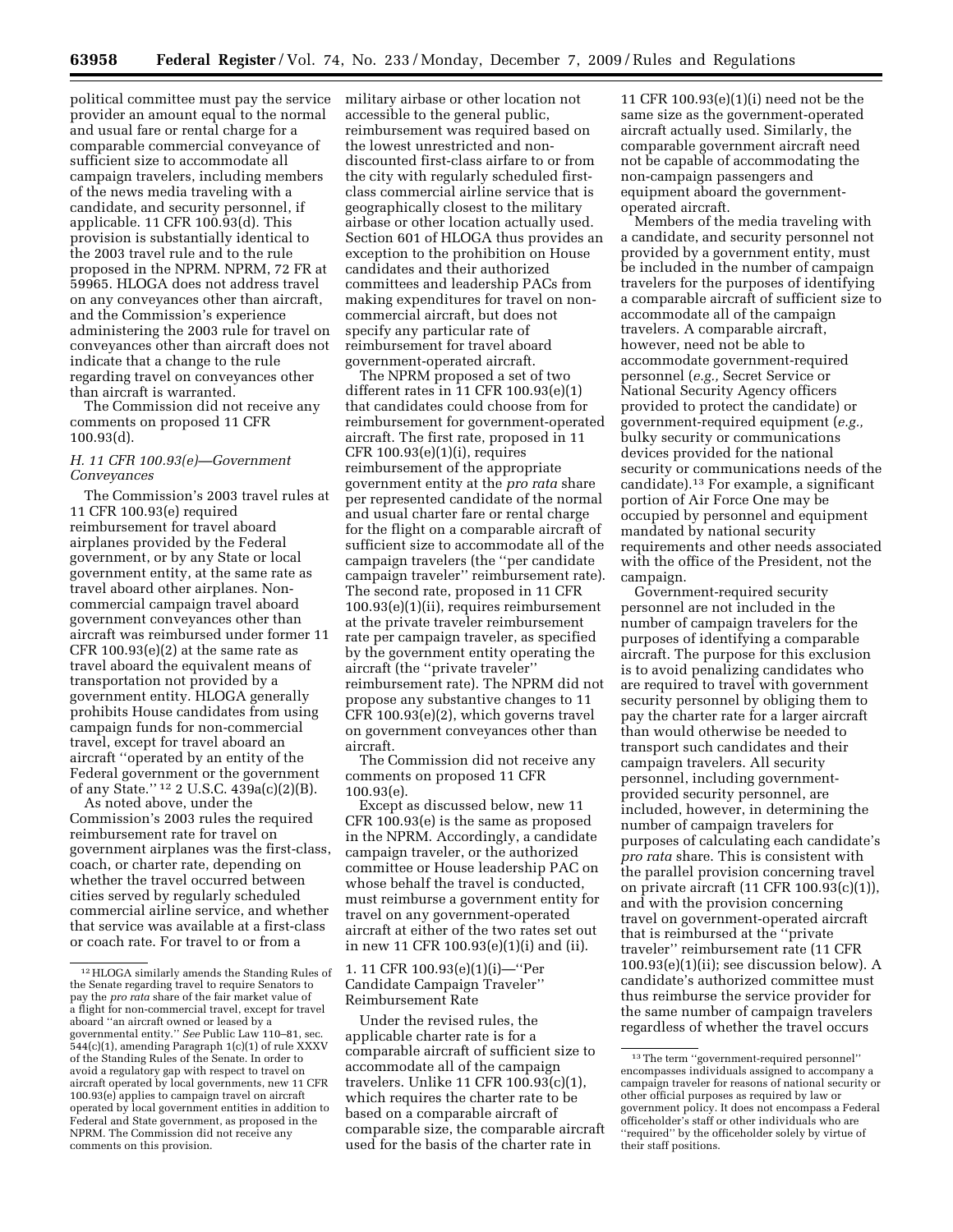on a private or government-operated aircraft, and regardless of whether the candidate is reimbursing at the ''per candidate campaign traveler'' reimbursement rate or at the ''private traveler'' reimbursement rate. The general rule regarding reimbursement to a candidate committee by members of the news media and governmentprovided security personnel (11 CFR 100.93(b)(3)) applies to both private and government-operated aircraft.

For example, if eleven passengers (Presidential Candidate A and two campaign staffers traveling on behalf of Presidential Candidate A, Senate Candidate B traveling on behalf of her own campaign, PAC representative P, four members of the news media traveling with Presidential Candidate A, and two members of the Secret Service required to travel with Candidate A), travel on a twelve-seat government aircraft, reimbursement would be required at the normal and usual charter rate for a comparable aircraft of sufficient size to accommodate nine passengers. The two Secret Service agents need not be counted when determining the size of a comparable aircraft because they would be ''government-required personnel.'' Given that no portion of the normal and usual charter fare or rental charge may be attributed to any non-candidate campaign traveler or any other passenger, the charter fare would be divided by ten (the number of candidates, their campaign staffers, members of the media, and security personnel traveling with the candidates). PAC representative P would not be required to reimburse the government entity for his or her travel and is not permitted to assume any of the payment otherwise required from the candidates.

Thus, Presidential Candidate A would pay nine-tenths of the full charter rate for the comparable nine-seat aircraft, and Senate Candidate B would pay onetenth of the charter cost. The four media representatives or their employers may reimburse Presidential Candidate A for up to four-tenths of the cost of the nineseat charter aircraft, or pay the government that amount directly, pursuant to 11 CFR 100.93(b)(3).<sup>14</sup> Likewise, the Secret Service may reimburse Candidate A up to two-tenths of the cost for the two Secret Service representatives, or it may pay that

amount directly to the government entity providing the aircraft.

2. 11 CFR 100.93(e)(1)(ii)—''Private Traveler'' Reimbursement Rate

The second rate of reimbursement, the ''private traveler'' reimbursement rate, requires payment of the rate specified by the Federal, State, or local government agency or other government entity operating the aircraft. If the government entity has established a schedule of rates based on the type of traveler, and the schedule includes a rate for private travel on its aircraft by members of the public, then the campaign traveler choosing this option must reimburse the government at that rate.15

For example, if the same eleven travelers (Presidential Candidate A and two campaign staffers traveling on behalf of Presidential Candidate A, Senate Candidate B traveling on behalf of her own campaign, PAC representative P, four members of the media traveling with Presidential Candidate A, and two Secret Service agents required to travel with Presidential Candidate A) travel aboard an aircraft operated by a State government, either candidate could choose to pay the ''private traveler'' reimbursement rate if such a rate is specified by that State government instead of the charter rate for a comparable aircraft of sufficient size to accommodate the campaign travelers. If the State government normally charges \$100 per person per hour for use of the aircraft by State or Federal agencies and \$200 per person per hour for private travel by authorized State employees and members of the public, then each candidate choosing this rate would pay for the campaign travelers traveling on behalf of that candidate at the \$200 per person per hour rate. Presidential Candidate A is responsible for the cost of the travel of the two Secret Service agents under 11 CFR 100.93(e)(1)(ii).16 Presidential Candidate A's payment for nine campaign travelers is a total of \$1,800 per hour, although the four media representatives could reimburse Presidential Candidate A up to a total of \$800 per hour to cover the cost of their

travel and the two Secret Service agents could reimburse Presidential Candidate A up to a total of \$400 per hour for their travel. Candidate B's cost is \$200 per hour to cover the candidate's own travel. PAC representative P must pay for his or her own travel at \$200 per hour.17

If, however, the government entity's private traveler reimbursement rate is based on an hourly rate for the entire aircraft, then the candidate choosing this rate would calculate the amount that he or she must reimburse by determining what his or her share of the entire hourly rate split between the two candidates and the PAC is, in proportion to the number of campaign travelers traveling on behalf of each political committee, including the media representatives traveling with a candidate, and security personnel. There are a total of eleven campaign travelers on the flight (Presidential Candidate A, two campaign staffers traveling on behalf of Presidential Candidate A, Senate Candidate B, four members of the media traveling with Presidential Candidate A, two Secret Service agents required to travel with Presidential Candidate A, and PAC Representative P), so Presidential Candidate A must pay nine-elevenths of the hourly rate, for which the media could reimburse the candidate up to four-elevenths of the charter rate and the Secret Service could reimburse the candidate up to two-elevenths of the charter rate; Candidate B must pay oneeleventh; and PAC Representative P must pay one-eleventh.

The Commission did not receive any comments on this aspect of the proposed rule. The rule is unchanged from that proposed in the NPRM. *See* 11 CFR 100.93(e)(1)(ii).

## 3. Travel on Air Force One or Two

The Commission sought, but did not receive, comments on whether it should promulgate final rules specifically to address travel on Air Force One and Two.18 The Commission is not promulgating a separate rule for travel on these aircraft because the application of either of the rates in 11 CFR

<sup>14</sup>The Commission is aware that the White House Travel Office has agreements with the White House Correspondents Association regarding travel arrangements for members of the media, and these rules are not intended to alter those agreements.

<sup>15</sup>The Department of Defense, for example, publishes a list of hourly reimbursement rates for both fixed-wing aircraft and helicopters and includes an ''All Other User'' rate, which is the private traveler rate for those aircraft. *See* Fiscal Year 2010 Reimbursement Rates, *available at http:// [www.defenselink.mil/comptroller/rates/fy2010/](http://www.defenselink.mil/comptroller/rates/fy2010/ 2010_f.pdf)  2010*\_*[f.pdf](http://www.defenselink.mil/comptroller/rates/fy2010/ 2010_f.pdf)* and *[http://www.defenselink.mil/](http://www.defenselink.mil/ comptroller/rates/fy2010/2010_h.pdf) [comptroller/rates/fy2010/2010](http://www.defenselink.mil/ comptroller/rates/fy2010/2010_h.pdf)*\_*h.pdf.* 

<sup>16</sup>Because Candidate A is responsible for the cost of the Secret Service travelers, the Secret Service may reimburse Candidate A for the cost of their travel under 11 CFR 100.93(b).

<sup>17</sup>Pursuant to 11 CFR 100.93(a)(3)(i)(A) any individual traveling in connection with an election for Federal office on behalf of a political committee is a ''campaign traveler.''

<sup>18</sup>Air Force One is a designation assigned to any airplane that is providing transportation to the President of the United States. Air Force Two is the designation assigned to any airplane that is providing transportation to the Vice President of the United States. Marine One is the designation used for any Marine helicopter that is providing transportation to the President. Because ''aircraft'' includes airplanes and helicopters, this discussion is equally applicable to Marine One.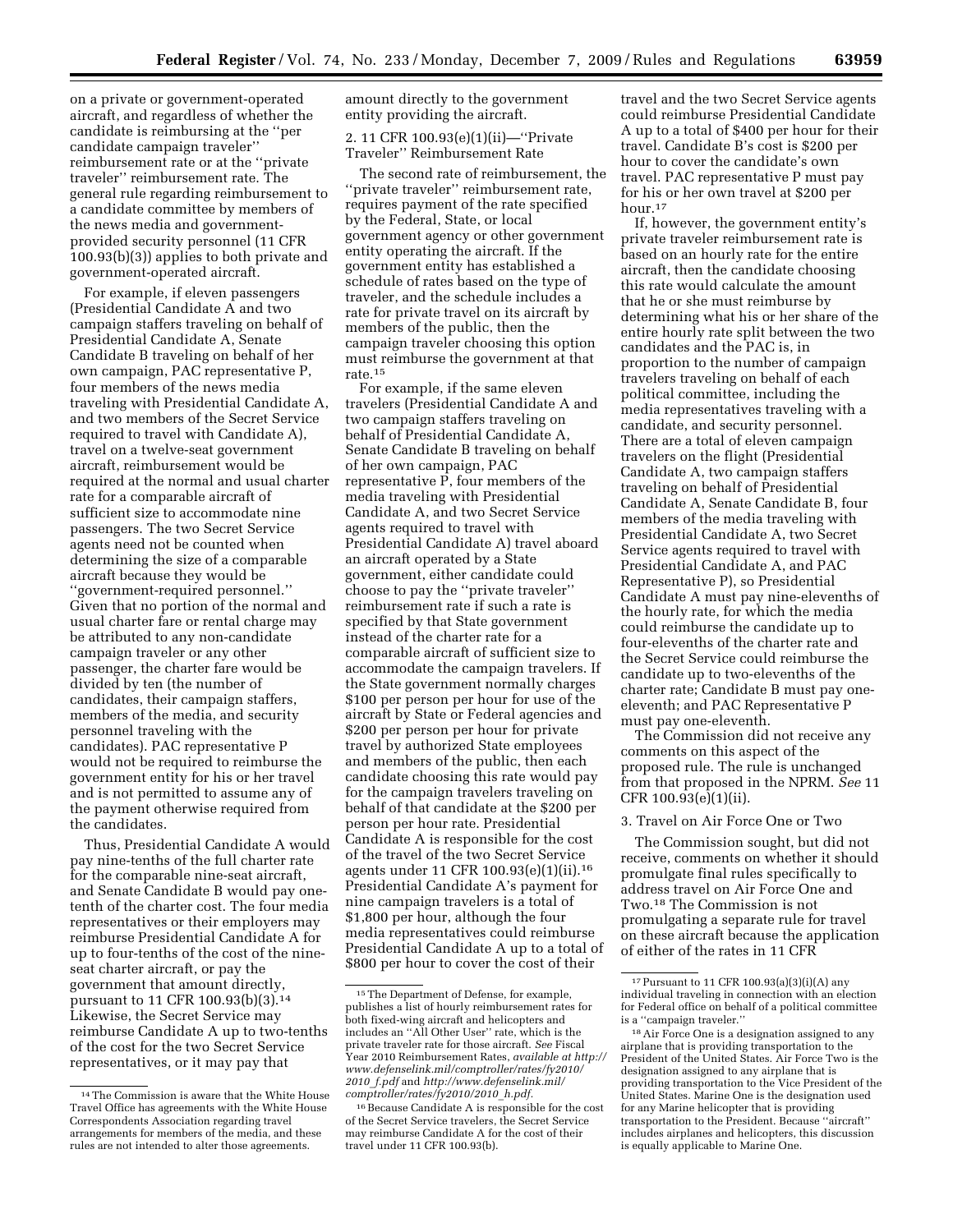100.93(e)(1) is sufficient to address travel on Air Force One and Two. Specifically, reimbursement for travel on Air Force One or Two using the ''per candidate campaign traveler" rate (11 CFR 100.93(e)(1)(i)) already provides that the charter rate be based on an aircraft of ''sufficient size to accommodate campaign travelers,'' excluding all government-required personnel and equipment. Travel aboard Air Force One or Two therefore would simply be a specific application of the more general rule applicable for travel on all government-operated aircraft.

#### 4. Non-Candidate Campaign Travelers

The Commission sought, but did not receive, comments on the extent to which campaign travelers fly on government-operated aircraft when not traveling with, or on behalf of, a candidate or candidate's committee. For example, a representative of a political party committee might travel in connection with a Federal election on a government-operated aircraft on which a Federal candidate is not also present. In the absence of a record indicating that this travel is frequent enough to justify a separate provision in the rule, or that a special rule is needed, the final rules do not treat this potentially hypothetical situation differently from other travel by non-candidate campaign travelers on non-commercial aircraft. Thus, new 11 CFR 100.93(e)(2) is the same as the 2003 rule for travel on a government aircraft. That is, if the noncandidate campaign traveler travels to a military base or other location not accessible to the general public, the travel must be reimbursed at the lowest unrestricted and non-discounted firstclass airfare to or from the city with regularly scheduled first-class commercial airline service that is geographically closest to the military airbase or other location actually used. Otherwise, the campaign traveler must reimburse the government in accordance with 11 CFR 100.93(c)(3).

5. Time Period for Reimbursement of Travel on Government Conveyances

New 11 CFR 100.93(e) provides that payment must be made within the time period specified by the government entity providing the aircraft or other conveyance. This policy defers to a government entity's management of its own aircraft and avoids potential conflicts with that entity's own regulations. The NPRM did not propose a specific time period for reimbursement for travel on government-operated aircraft under either of the alternative rates, and the Commission did not receive any

comments on an appropriate period. The government entity's accountability for the use of its aircraft serves as a check on potential abuses in payment delays by campaign travelers.

*I. Proposed 11 CFR 100.93(g)— Exception for Aircraft Owned by Federal Candidates and Their Immediate Family Members* 

HLOGA's amendments to 2 U.S.C. 439a contain an exception from the payment and reimbursement requirements for travel aboard aircraft that are ''owned or leased'' by a candidate or a candidate's immediate family member (hereinafter ''candidate owned''), including an aircraft owned or leased by any entity in which the candidate or a member of the candidate's immediate family ''has an ownership interest,'' provided that (1) the entity is not a ''public corporation'' and (2) the use of the aircraft is not ''more than the candidate's or immediate family member's proportionate share of ownership allows.'' 2 U.S.C. 439a(c)(3)(A). In the NPRM the Commission proposed a rule, new 11 CFR 100.93(g), in which the exception would apply to all of the restrictions on expenditures for air travel in new 2 U.S.C. 439a(c). *See*  discussion of new 11 CFR 113.5, below. The Commission requested comments on this proposed exception, new 11 CFR 100.93(g), but received none.

While the exception relieves the restrictions on expenditures, it still requires a candidate to reimburse the service providers (candidates, members of their immediate family, or entities in which either owns an interest) if the candidate seeks to avoid receiving an inkind contribution from the service provider for the candidate's use of the aircraft. *See* 11 CFR 100.93. New section 100.93(g) sets out the appropriate reimbursement rates. Even though candidates for Federal office may make unlimited contributions to their own campaigns, those contributions must be reported by their authorized committees.19 11 CFR 110.10; Advisory Opinions 1991–09 (Hoagland), 1990–09 (Mueller), 1985–33 (Collins), and 1984– 60 (Mulloy). Contributions by all other persons, including immediate family members, are subject to the applicable amount limits and source prohibitions. 11 CFR 110.1 *et seq.* 

The NPRM proposed three alternative reimbursement rates as follows:

The first alternative would have required reimbursement for aircraft owned by candidates and their immediate family members at the rates set forth in the Commission's 2003 travel rules: first-class, coach, or charter rates, depending on whether the origin and destination cities are served by regularly scheduled commercial airline service.

The second alternative would have required reimbursement for the ''incremental cost'' of operating the aircraft, meaning the actual cost of fuel and any incremental costs such as landing fees but excluding depreciation.

The third alternative would have been based on the ''actual cost'' of operating the aircraft, such as the hourly, mileage, or other applicable rate charged the candidate, corporation, or immediate family member for the costs of the travel. For example, if a candidate traveled on an aircraft leased by an immediate family member at a cost of \$1,000 per hour, the appropriate reimbursement rate to that family member would have been \$1,000 per hour.

New 11 CFR 100.93(g) combines several aspects of these alternatives. The Commission is also re-organizing the rule in recognition that an increasing number of aircraft are operated through shared-ownership arrangements, while other aircraft may be owned solely by the candidate or the candidate's immediate family members. In addition, the new rules reflect the statutory limitation in 2 U.S.C.  $439a(c)(3)(A)$  that in situations where the aircraft is owned through a shared-ownership arrangement, the candidate's use of the aircraft must not exceed the proportional ownership interest attributable to the candidate or the candidate's immediate family member.

The new rule provides three alternative rates to address three different scenarios: (1) A sharedownership arrangement where the candidate uses the aircraft within the limits of the relevant ownership interest; (2) a shared-ownership arrangement where the candidate uses the aircraft in excess of the limits of the relevant ownership interest; or (3) the aircraft is wholly owned by a candidate or a candidate's immediate family members.

Because the exception in 2 U.S.C. 439a(c)(3) for travel on aircraft owned by candidates or members of their immediate family permits otherwise restricted or prohibited expenditures by candidates and their committees, the exception is limited only to travel by candidates or persons traveling on behalf of candidates, their authorized

<sup>19</sup>There is one exception to this general rule: a \$50,000 limit applies to publicly-funded presidential candidates in the primary and the general election. *See* 11 CFR 9003.2(c), 9033.2(b)(2), and 9035.2(a)(1).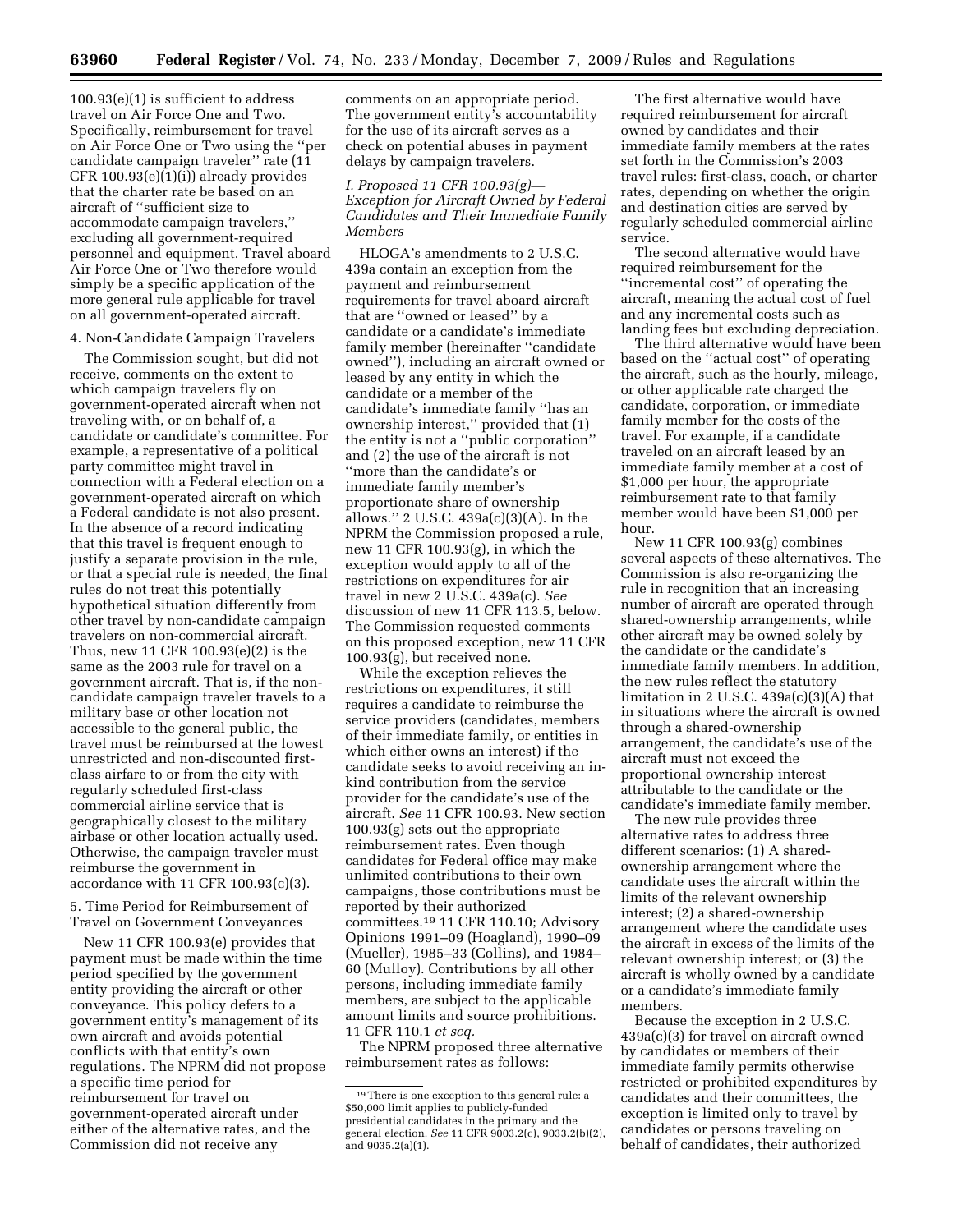committees, and House candidate leadership PACs. Similarly, the exception applies only to travel by a candidate on an aircraft owned or leased by that candidate or that candidate's immediate family member. The exception does not extend, however, to travel by other candidates who are traveling on behalf of their own campaigns, or for individuals traveling on behalf of other political committees. These latter campaign travelers must reimburse the candidate or other owner of the aircraft according to the rates set forth in 11 CFR 100.93(c).

For example, if Senate Candidate A is traveling on behalf of his or her own campaign with Candidate B on behalf of his or her own campaign on an aircraft owned by Candidate B, then Candidate A must pay half of the cost of the normal and usual charter rate for a comparable aircraft of comparable size. Candidate B must pay for (or treat as a personal contribution) the candidate's own portion of the flight pursuant to the applicable rate in 11 CFR 100.93(g). If Party Committee Official C travels with Candidate B on behalf of the party committee on an aircraft owned by Candidate B, the party committee must pay the rate determined in accordance with 11 CFR 100.93(c)(3). The 11 CFR 100.93(c)(3) payment exception for travel with a candidate would not apply to travel on a candidate-owned aircraft because the candidate is not paying a charter rate for the entire aircraft in accordance with 11 CFR 100.93(c)(1).

# 1. 11 CFR 100.93(g)(1)(i)—Use Within the Limits of a Shared-Ownership Arrangement

The exception in 11 CFR 100.93(g) applies to an aircraft owned or leased by any entity in which the candidate or a member of the candidate's immediate family ''has an ownership interest,'' so long as that entity is not a corporation with publicly traded shares. The rates in 11 CFR 100.93(g) therefore apply to a wide variety of shared-ownership arrangements, including time-sharing arrangements and certain lease arrangements, and regardless of whether the ownership is made available to the candidate through a commercial operator certificated by the FAA.

When a candidate or a candidate's immediate family member owns or leases an aircraft through any form of shared-ownership or lease agreement, 11 CFR 100.93(g)(1)(i) requires the candidate's committee to reimburse the candidate, candidate's immediate family member, or the administrator of the aircraft (*e.g.,* NetJets)—or treat as a personal contribution from the candidate, where the candidate is the

owner or lessee—for the hourly, mileage, or other applicable rate charged to the candidate, immediate family member, or corporation or other entity through which the aircraft is ultimately available to the candidate, for the costs of the travel. This reimbursement rate applies only to the extent that the candidate's use of the aircraft does not exceed the proportional share of the ownership interest in the aircraft held by the candidate or candidate's immediate family member, as defined in 11 CFR 100.93(g)(3). Because a candidate would receive an in-kind contribution to the extent that the candidate is provided with something of value at less than the normal and usual cost, the ownership or lease agreement cannot provide a disproportionate benefit to the candidate. Thus, the amount of use to which the candidate or the candidate's immediate family member is entitled under an ownership or lease agreement must be similar to the amount of use to which other similarly situated owners are entitled. For example, if a candidate is one of four owners who each own 25 percent of an aircraft in a shared-ownership arrangement, the ownership agreement cannot allow the candidate to use the aircraft free of charge or at a reduced rate forty percent of the time while each other owner has access to the aircraft for only twenty percent of the time.

# 2. 11 CFR 100.93(g)(1)(ii)—Use in Excess of the Limits of a Shared Ownership Arrangement

In some shared-ownership agreements, an ownership interest entitles each ''owner'' to a specified amount of use of one or more aircraft. In this case, if a candidate's flight exceeds his or her proportional ownership interest in the aircraft, or that of the candidate's immediate family member, that flight falls outside of 11 CFR 100.93(g). *See* new 11 CFR  $100.93(g)(1)(ii)$ . Only a flight that exceeds the use permitted under the ownership agreement, however, would be excluded from the exception in 11 CFR 100.93(g). For example, if a candidate's spouse owns an interest in an aircraft through a time-share arrangement that entitles the spouse to ten hours of flight time per month, and the candidate uses the aircraft for three separate five-hour flights in a single month, the rate provided in 11 CFR  $100.93(g)(1)(i)$  applies to the first 10 hours but does not apply to the last five hour flight. For the purposes of this example, the spouse's ten hours of flight time per month must not have been otherwise used by the spouse or another person. If the spouse or another person

does make use of the aircraft for any part of the ten allotted hours, the candidate's use of the aircraft would be combined with the other uses for purposes of calculating the ten hour limit. For the last five hour flight, a Senate, presidential, or vice-presidential candidate must provide reimbursement at the rate established by 11 CFR  $100.93(c)(1)$ , in accordance with 11 CFR  $100.93(g)(1)(ii)$ . Excessive use by a House candidate, on the other hand, would be subject to the general prohibition on non-commercial air travel by House candidates. *See* 11 CFR  $100.93(c)(2)$ .

3. 11 CFR 100.93(g)(1)(iii)—Wholly Owned Aircraft

When the entire aircraft is owned by a candidate as an individual, or by the candidate's immediate family members as individuals, the candidate's authorized committee need reimburse (or report as an in-kind contribution, to the extent permissible) only the *pro rata*  share per campaign traveler of the costs associated with the trip.20 11 CFR 100.93(g)(1)(iii). These associated costs include, but are not limited to, the cost of fuel and crew, and a proportionate share of annual and recurring maintenance costs. *Id.* For example, because aircraft must periodically undergo regularly scheduled maintenance in order to comply with applicable safety laws, the candidate's committee must pay its proportionate share of these regular costs. The candidate's committee need not pay, however, for general depreciation in the value of the aircraft. Similarly, reimbursement for piloting and crew expense is not required when the candidate or candidate's immediate family member pilots the aircraft and serves as the crew. On the other hand, if a pilot or crew is employed for the flight, the cost of their services must be included in the reimbursement rate.

4. 11 CFR 100.93(g)(2) and (3)— Ownership Interest and Proportional Share of an Ownership Interest

HLOGA does not define the term ''ownership interest.'' The Commission interprets the term ''ownership interest'' to include fractional ownership, voting or equity interest, or use arrangements,

<sup>20</sup>As discussed above, with the exception of publicly funded presidential candidates, candidates are permitted to make unlimited contributions to their own campaigns. Contributions by all other persons, including immediate family members, are subject to the applicable amount limits and source prohibitions. An aircraft owned entirely by a family-held corporation would be treated as an aircraft accessed through a multiple ownership arrangement under 11 CFR  $100.93(g)(1)(i)$  or  $(ii)$ , rather than (iii).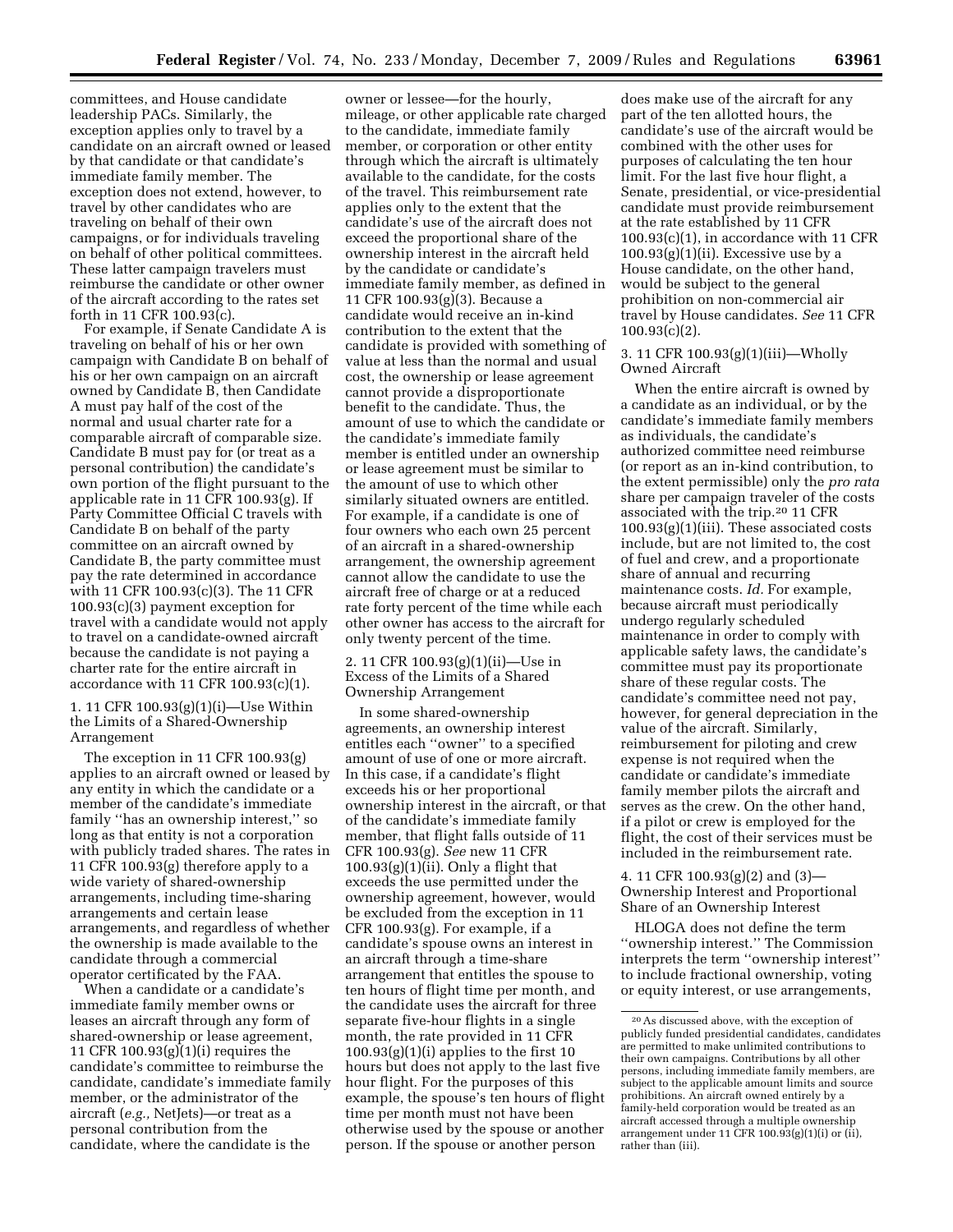as well as ''time-sharing'' arrangements in which the candidate or an immediate family member pays a fee for a specified amount of travel on the aircraft.

Similarly, HLOGA does not define the term ''public corporation.'' The Commission interprets the term ''public corporation'' as applying to any corporation with publicly traded shares. *See* 11 CFR 100.93(g)(2). Because HLOGA explicitly extends the exception contained in 2 U.S.C.  $439a(c)(3)(A)$  to ''aircraft owned by an entity that is not a public corporation,'' aircraft owned by privately held corporations without publicly traded shares, partnerships without publicly traded equity interests, limited liability companies without publicly traded shares, and all other entities without publicly traded shares or equity interests would fall within 11 CFR 100.93(g), so long as a candidate or a member of the candidate's immediate family owns an equity interest or voting interest in that entity.

The HLOGA exception applies so long as a candidate's use of the aircraft is not ''more than the candidate's or immediate family member's proportionate share of ownership allows.'' 2 U.S.C. 439(c)(3)(A). However, the statute does not specify the exact nature of the relationship between ownership shares and use of the aircraft.

New 11 CFR 100.93(g)(3) defines a ''proportional share of the ownership interest'' as ''the amount of use to which a candidate or immediate family member is entitled under an ownership or lease agreement.'' Rather than account for all of the potential ownership structures of an entity that may own or lease an aircraft, new 11 CFR 100.93(g)(3) establishes one general condition for the exception to apply: Unless the aircraft is owned entirely by the candidate or the candidate's immediate family members, the amount of use of the aircraft to which each ownership share is entitled must be specified in writing prior to the candidate's use of the airplane. The Commission does not intend to delve into the various ownership structures, so long as the ownership or lease agreement does not provide a benefit to the candidate that is disproportionally greater than the benefit provided to others with similar ownership interests in the aircraft.

In order to ensure that the candidate's use of the aircraft remains within the parameters of use specified in the agreement, the candidate's committee must, prior to each flight, obtain certification from the individual or entity making the aircraft available that the candidate's planned use, in combination with the other uses of the

aircraft by the person or persons with the ownership interest in the aircraft, will not exceed the amount of use permitted under the ownership or lease agreement. If any part of a flight does exceed the use permitted under the ownership interest, then payment for the entire flight must be made under 11 CFR 100.93(c), not 11 CFR 100.93(g). For example, if a candidate plans a fivehour flight and the candidate's spouse is entitled to use an aircraft for ten hours per month through the spouse's position with a partnership that participates in a time-share agreement, the candidate must not make use of the aircraft until it obtains certification from the spouse, the partnership, or time-share provider that the candidate's planned five-hour flight will not cause the spouse to exceed the spouse's ten-hour limit. If the spouse has already used the aircraft for six hours that month, the candidate's planned use would cause the spouse to exceed the ten-hour limit and the entire five-hour flight would fall under 11 CFR 100.93(c), not 11 CFR 100.93(g). *See* 11 CFR 100.93(g)(1)(ii).

Some ownership agreements, however, may include specific fees for any use of an aircraft above or beyond the normal amount of permitted use under the agreement. For example, an ownership agreement might provide that one annual ownership share entitles that owner to use an aircraft for twenty hours per month without additional charge, and up to an additional one hundred hours per month at an additional charge of \$1,000 per hour. In such cases, the hourly fee for the additional hundred hours would be included within the ''proportional share'' of that ownership interest. A candidate with such an ownership interest could therefore use the aircraft for up to one hundred and twenty hours in a month and reimburse the entity operating the aircraft at the rate in 11 CFR  $100.93(g)(1)(i)$ . The candidate would be required to pay the operator for one-twelfth of the ownership share (the cost of one month of the annual ownership share) to cover the first twenty hours, plus \$1,000 for each of the additional hundred hours (\$100,000).

## 5. Specific Time Period for Repayment

The NPRM inquired whether the Commission should require the candidate's committee to make the payment required by 11 CFR 100.93(g) within a specific time period, such as no later than seven days from the first day of travel, which would be consistent with payment for travel on other aircraft under 11 CFR 100.93(c). The Commission did not receive any

comments on this issue. The Commission is not specifying a time period for repayment in the rule itself in expectation that, in shared-ownership or lease arrangements, the candidate will make the repayment in accordance with the normal business practices of the entity administering the sharedownership or lease agreements. If not, that entity will be deemed to have made a loan to the candidate's committee that would, if not repaid within the required commercially reasonable period, become an in-kind contribution to the candidate's authorized committee, subject to the limits, prohibitions, and reporting requirements of the Act.

## *J. 11 CFR 100.93(i)—Reporting Requirements*

The Commission is relocating the reporting requirements of 11 CFR 100.93 from paragraph (h) to paragraph (i), as proposed in the NPRM, but is not making any substantive revisions to those requirements. The Commission did not receive any comments on the reporting requirements.

## *K. 11 CFR 100.93(j)—Recordkeeping Requirements*

Consistent with the changes to the reimbursement rates required for candidates, authorized committees of candidates, and leadership PACs of House candidates, the Commission is updating the recordkeeping requirements for non-commercial travel at 11 CFR 100.93(i), which are being relocated to new 11 CFR 100.93(j).

First, the revised recordkeeping requirements maintain the basic elements of the Commission's 2003 travel rules. Depending on the eligible reimbursement rate, *see* new 11 CFR 100.93(c), (e), and (g), political committees are required to maintain the appropriate records for non-commercial travel under this section. What records are necessary depends on whether a campaign traveler may pay first-class or a coach rate for a flight, or is required to reimburse at the charter rate or one of the rates applicable for use of government conveyances.

Second, the Commission is requiring candidate committees to obtain and keep copies of any shared-ownership or lease agreements, as well as the preflight certifications of compliance with those agreements, that the candidate's committee must obtain to comply with the requirements of 11 CFR  $100.93(g)(1)(i)$  and  $(g)(3)$ . These records are necessary to determine whether a candidate's use of the aircraft would cause the person with the ownership interest in the aircraft (the candidate or the candidate's immediate family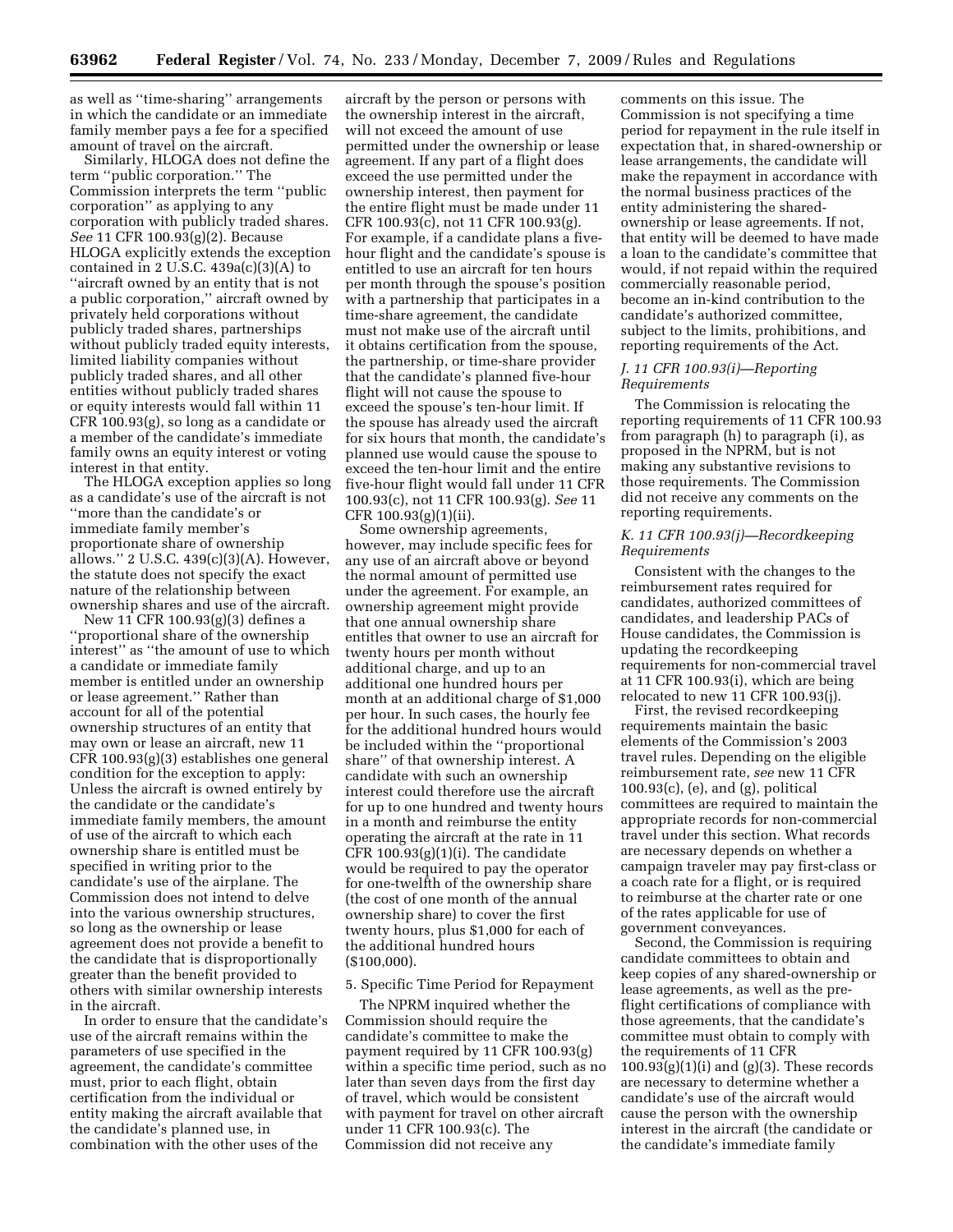member) to exceed the amount of use of the aircraft included in that ownership interest.

The Commission also sought comment on the appropriate duration of this record retention requirement, but did not receive any comments. Thus, the general record retention period of three years applies to these documents. *See* 11 CFR 104.14(b)(3). All other applicable recordkeeping requirements remain in effect with respect to these documents. *See, e.g.,* 11 CFR 104.14(b).

## **IV. Restrictions on Use of Campaign Funds for Flights on Noncommercial Aircraft (2 U.S.C. 439a(c))—11 CFR 113.5**

In addition to amending the travel reimbursement regulations at 11 CFR 100.93, the Commission is adding new 11 CFR 113.5 to implement the limit on expenditures for non-commercial air travel established by HLOGA. The Commission is promulgating new 11 CFR 113.5 to provide guidance regarding the making of expenditures, which is parallel to the guidance provided in 11 CFR 100.93 regarding contributions. The final rule is identical to proposed 11 CFR 113.5. In the NPRM, the Commission requested comments as to whether a new rule (11 CFR 113.5) is necessary to implement new 2 U.S.C. 439a(c) in light of the proposed revisions to 11 CFR 100.93, but did not receive any comments addressing the question.

## *A. New 11 CFR 113.5(a)—Presidential, Vice-Presidential and Senate Candidates*

New 11 CFR 113.5(a)(1) implements the general prohibition in new 2 U.S.C. 439a(c) on the expenditure of funds by candidates for President, Vice-President or the Senate and their authorized committees for aircraft flights, with the two exceptions provided in HLOGA (in addition to the special provisions for travel on government-operated aircraft and candidate-owned aircraft). The first exception is for air travel on ''commercial'' flights. *See* 11 CFR 113.5(a)(1). The second exception is for air travel on ''non-commercial'' flights if either the candidate, the authorized committee, or another political committee, reimburses the provider of the aircraft for the candidate's *pro rata*  share per candidate campaign traveler of the normal and usual charter fare or rental charge for travel on a comparable aircraft of comparable size within seven days of when the flight began. *See* 11 CFR 113.5(a)(2). New 11 CFR 113.5(a)(1) and (2) provide cross-references to definitions of the terms ''commercial travel'' and ''non-commercial travel'' in

11 CFR 100.93(a)(3)(iv) and (v). The ''candidate's *pro rata* share per candidate campaign traveler of the normal and usual charter fare'' is calculated in the same manner as in 11 CFR 100.93(c)(1). A candidate's committee will not be considered to have made an expenditure when members of the media and governmentprovided security personnel pay the service provider directly for their portion of the travel as permitted under 11 CFR 100.93(b)(3). Travel on aircraft provided by a Federal, State or local government entity is addressed in new 11 CFR 113.5(a)(3), consistent with new 11 CFR 100.93(e)(1) (government conveyances). Travel on candidateowned aircraft is addressed below.

The Commission received no comments specifically addressing new 11 CFR 113.5(a).

# *B. New 11 CFR 113.5(b)—House Candidates*

As noted above, HLOGA prohibits House candidates and their authorized committees and leadership PACs from spending campaign funds on private, non-commercial air travel. 2 U.S.C. 439a(c)(2). Instead, House candidates must spend campaign funds on air travel only for commercial air travel, or for travel on aircraft owned by the candidate or the candidate's immediate family member, or for flights operated by the Federal government or a State or local government. Because House candidates, their authorized committees, and their leadership PACs are prohibited from spending campaign funds on non-commercial travel, other than travel permitted under 11 CFR 100.93(e) (government conveyances) or 11 CFR 100.93(g) (aircraft owned or leased by a candidate or a candidate's immediate family member), the new rule at 11 CFR 113.5(b) also prohibits House candidates from accepting inkind contributions in the form of noncommercial air travel. In the NPRM, the Commission requested comment and received one comment, which expressed support. Accordingly, the Commission is implementing this proposal in new 11 CFR 113.5(b)(1) and (2). Paragraph (b)(1) contains the same ''commercial exception'' as is set forth in 11 CFR 113.5(a)(1), discussed above. Travel on government-provided aircraft is reflected in paragraph (b)(2). Travel on candidate-owned aircraft is addressed below.

*C. New 11 CFR 113.5(c)—Exception for Aircraft Owned or Leased by Candidates and Immediate Family Members of Candidates* 

As noted above, the restrictions on expenditures in HLOGA do not apply to travel aboard aircraft that are owned or leased by a candidate or the candidate's immediate family members, including aircraft owned or leased by any entity in which the candidate or a member of the candidate's immediate family ''has an ownership interest,'' provided that the entity is not a ''public corporation,'' and the use of the aircraft is not ''more than the candidate's or immediate family member's proportionate share of ownership allows.'' 2 U.S.C.  $439a(c)(3)(A)$ .

New 11 CFR 113.5(c)(1) implements this statutory provision and crossreferences the definition of ''proportional share of ownership'' in 11 CFR 100.93(g)(3). New 11 CFR 113.5(c)(2) states that candidates and immediate family members will be considered to own or lease aircraft under the conditions described in 11 CFR  $100.93(g)(2)$ , namely, when there is an ownership interest in an entity (other than a public corporation) that owns the aircraft. New 11 CFR 113.5(c)(3) crossreferences the definition of ''immediate family member'' in 11 CFR 100.93(g)(4). The Commission received no comments specifically addressing 11 CFR 113.5(c) as proposed in the NPRM.

## *D. New 11 CFR 113.5(d)—In-kind Contribution*

New 11 CFR 113.5(d) states that the unreimbursed value of transportation provided to any campaign traveler (as defined in 11 CFR 100.93(a)(3)(i)), is an in-kind contribution from the service provider to the candidate or political committee on whose behalf, or with whom, the campaign traveler traveled, and that such contributions are subject to the limits, prohibitions, and reporting requirements of the Act. As noted above, House candidates are generally prohibited from receiving such contributions. The Commission received no comments specifically addressing 11 CFR 113.5(d) as proposed in the NPRM and is adopting the rule proposed in the NPRM.

## *E. Change of Title for 11 CFR Part 113*

Along with adding new 11 CFR 113.5, which implements new 2 U.S.C. 439a(c), the Commission is changing the title of Part 113. The former title, ''Use of Campaign Accounts for Non-Campaign Purposes,'' does not encompass new section 113.5, which governs use of campaign funds for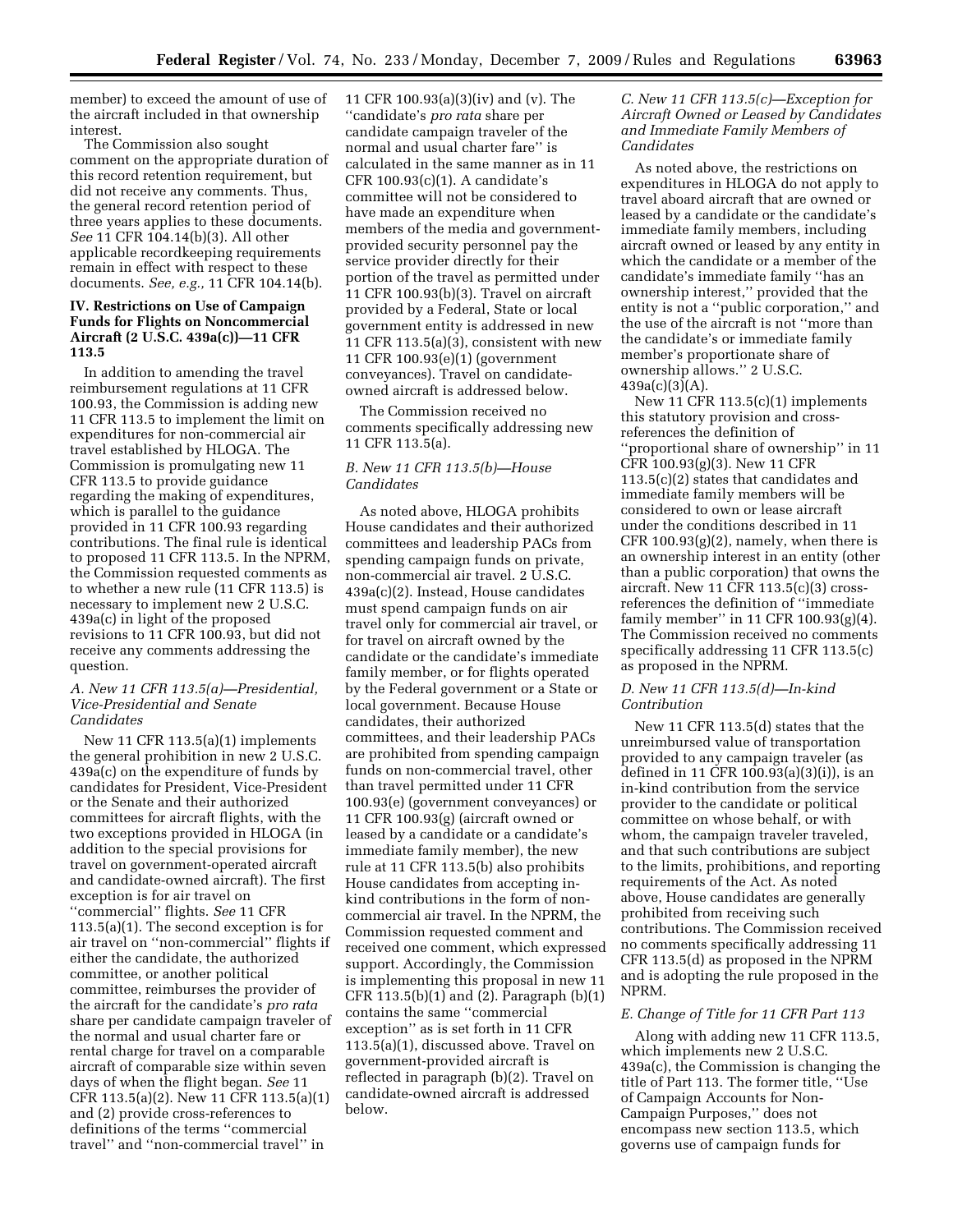campaign travel. The new title for Part 113 is ''Permitted and Prohibited Uses of Campaign Accounts.'' The Commission received no comments addressing this change and is adopting the rule proposed in the NPRM.

## **V. Publicly-Financed Presidential and Vice-Presidential Candidates—11 CFR 9004.7 and 9034.7**

Although HLOGA does not amend either the Presidential Election Campaign Fund Act (Fund Act) (26 U.S.C. 9001 *et seq.*) or the Presidential Primary Matching Payment Account Act (Matching Payment Act) (26 U.S.C. 9031 *et seq.*), the Commission proposed in the NPRM to make certain amendments to its regulations implementing these laws to conform them to the changes it proposed to 11 CFR 100.93. The Commission received no comments regarding these proposals and is implementing them without change from the NPRM.

Sections 9004.7 and 9034.7 are substantively identically worded regulations promulgated under the authority of the Fund Act and the Matching Payment Act, respectively, and cross-reference 11 CFR 100.93. Both regulations prescribe the procedures that publicly funded primary and general election presidential campaigns must follow in attributing their travel expenses to campaign-related and to non-campaign-related activities. The Commission is making the following technical amendments to these regulations.

#### *A. Aircraft*

Revised 11 CFR 9004.7(b)(5)(i), (iii), and (v), and 11 CFR 9004.7(b)(8) replace the word ''airplane'' with the word ''aircraft.'' These changes conform the regulations to the terminology in HLOGA, as well as revised 11 CFR 100.93 and new 11 CFR 113.5.

#### *B. Recordkeeping Requirements*

Former 11 CFR 9004.7(b)(5)(v) and 11 CFR  $9034.7(b)(5)(v)$  required the authorized committees of presidential and vice-presidential candidates to maintain documentation of the lowest unrestricted non-discounted airfare as required in former 11 CFR 100.93(i)(1) or (2). Former sections 100.93(i)(1) and (2) contained recordkeeping requirements relating to rates of reimbursement prescribed in former 11 CFR 100.93(c) and (e). Revised 11 CFR 100.93, however, replaces the old reimbursement rate for non-commercial air travel by presidential and vicepresidential candidates with a rate based on the ''*pro rata* share per campaign traveler'' of the normal and

usual charter fare or rental charge for travel on a comparable aircraft of comparable size, and sets out the corresponding recordkeeping requirements in 11 CFR 100.93(j)(1). The Commission is therefore revising 11 CFR 9004.7(b)(5)(v) and 11 CFR  $9034.7(b)(5)(v)$  to conform them to the new recordkeeping requirements in amended 11 CFR 100.93(j)(1). The Commission is also amending the final sentence in sections  $9004.7(b)(5)(v)$  and  $9034.7(b)(5)(v)$ , which address recordkeeping requirements for travel on other conveyances to reflect that the recordkeeping requirements for other conveyances are now addressed in 11 CFR 100.93(j)(3).

# *C. 11 CFR 9004.7(b)(8) and 11 CFR 9034.7(b)(8)—Conforming Changes in Terminology*

The Commission is revising 11 CFR 9004.7(b)(8) and 9034.7(b)(8) to conform the terminology to that used in new 2 U.S.C. 439a(c) and in revised 11 CFR 100.93. Former §§ 9004.7(b)(8) and 9034.7(b)(8) used the same terminology as former section 100.93 in describing aircraft that are ''licensed for compensation or hire'' under various FAA certification authorities. Revised 11 CFR 100.93 defines the term ''noncommercial travel,'' and uses the term ''aircraft'' instead of ''airplane.'' Accordingly, revised 11 CFR 9004.7(b)(8) and 11 CFR 9034.7(b)(8) state that travel on non-commercial aircraft is governed by 11 CFR 100.93 and that the term ''non-commercial travel'' is defined in accordance with 11 CFR  $100.93(a)(3)(v)$ .

Certification of No Effect Pursuant to 5 U.S.C. 605(b)

#### [Regulatory Flexibility Act]

The Commission certifies that the attached rules will not have a significant economic impact on a substantial number of small entities. The basis for this certification is that few, if any, small entities are affected by these final rules, which impose obligations only on Federal candidates, their campaign committees, other individuals traveling in connection with Federal elections, and the political committees on whose behalf this travel is conducted. Federal candidates, their campaign committees, and most political party committees and other political committees entitled to rely on these rules are not small entities. These rules generally clarify or supplement existing rules and are largely intended to implement a statutory directive and simplify the process of determining reimbursement rates. The rules do not impose

compliance costs on any service providers (as defined in the rules) that are small entities so as to cause a significant economic impact. With respect to the determination of the amount of reimbursement for travel, the new rules merely reflect an extension of existing similar rules. To the extent that operators of air-taxi services or ondemand air charter services are small entities indirectly impacted by these rules, any economic effects would result from the travel choices of individual candidates or other travelers rather than Commission requirements and, in any event, are likely to be less than \$100,000,000 per year.

#### **List of Subjects**

*11 CFR Part 100*  Elections.

*11 CFR Part 113* 

Campaign funds, Political candidates.

*11 CFR Part 9004* 

Campaign funds.

#### *11 CFR Part 9034*

Campaign funds, Reporting and recordkeeping requirements.

■ For the reasons set out in the preamble, the Federal Election Commission is amending subchapters A, E, and F of chapter 1 of title 11 of the *Code of Federal Regulations* as follows:

# **PART 100—SCOPE AND DEFINITIONS (2 U.S.C. 431)**

■ 1. The authority citation for part 100 is revised to read as follows:

**Authority:** 2 U.S.C. 431, 434, 438(a)(8), and 439a(c).

\* \* \* \* \* ■ 2. Section 100.93 is revised to read as follows:

## **§ 100.93 Travel by aircraft or other means of transportation.**

(a) *Scope and definitions.*  (1) This section applies to all campaign travelers who use noncommercial travel.

(2) Campaign travelers who use commercial travel, such as a commercial airline flight, charter flight, taxi, or an automobile provided by a rental company, are governed by 11 CFR 100.52(a) and (d), not this section.

- (3) For the purposes of this section:
- (i) *Campaign traveler* means

(A) Any candidate traveling in connection with an election for Federal office or any individual traveling in connection with an election for Federal office on behalf of a candidate or political committee; or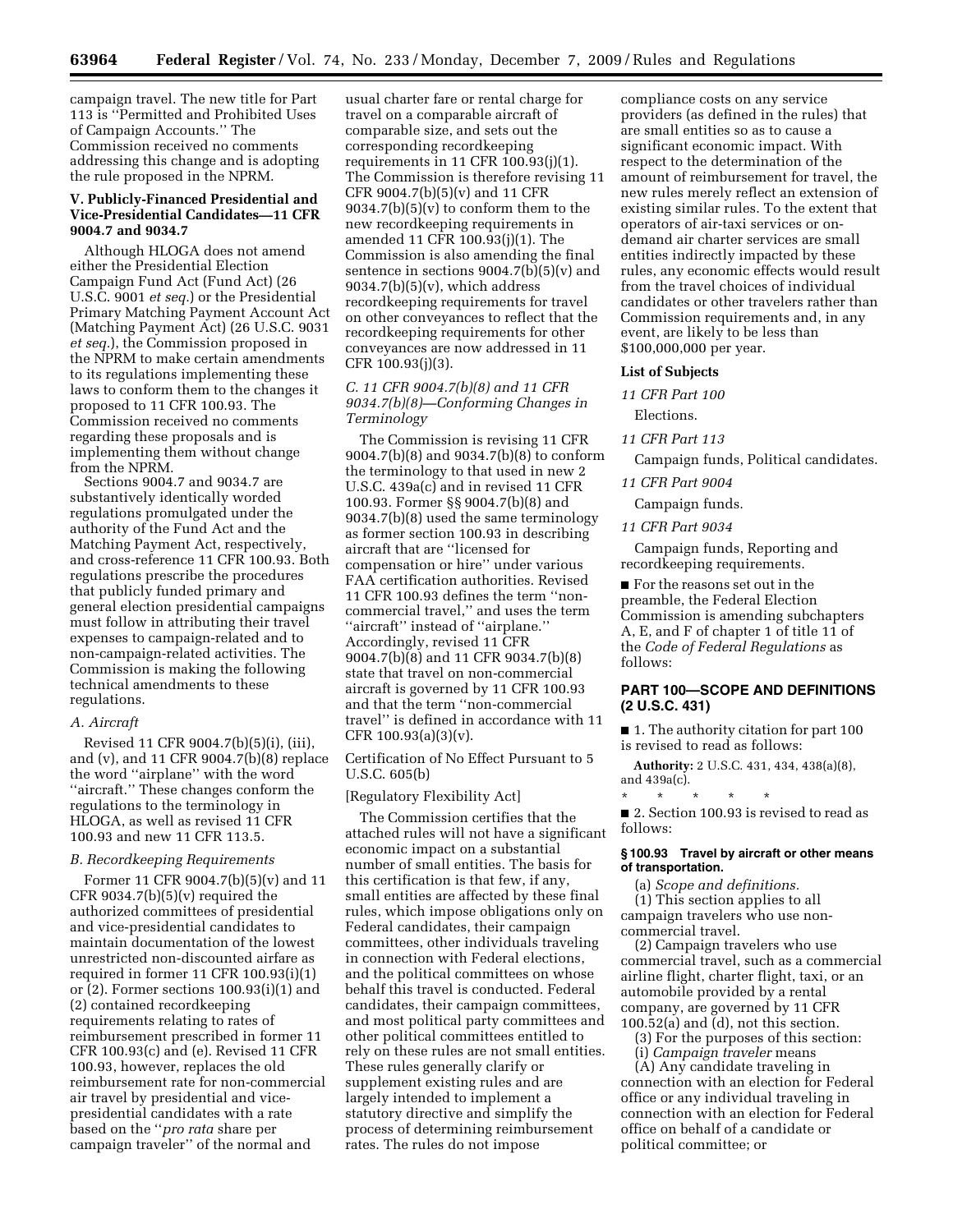(B) Any member of the news media traveling with a candidate.

(ii) *Service provider* means the owner of an aircraft or other conveyance, or a person who leases an aircraft or other conveyance from the owner or otherwise obtains a legal right to the use of an aircraft or other conveyance, and who uses the aircraft or other conveyance to provide transportation to a campaign traveler. For a jointly owned or leased aircraft or other conveyance, the service provider is the person who makes the aircraft or other conveyance available to the campaign traveler.

(iii) *Unreimbursed value* means the difference between the value of the transportation service provided, as set forth in this section, and the amount of payment for that transportation service by the political committee or campaign traveler to the service provider within the time limits set forth in this section.

(iv) *Commercial travel* means travel aboard:

(A) An aircraft operated by an air carrier or commercial operator certificated by the Federal Aviation Administration, provided that the flight is required to be conducted under Federal Aviation Administration air carrier safety rules, or, in the case of travel which is abroad, by an air carrier or commercial operator certificated by an appropriate foreign civil aviation authority, provided that the flight is required to be conducted under air carrier safety rules; or

(B) Other means of transportation operated for commercial passenger service.

(v) *Non-commercial travel* means travel aboard any conveyance that is not commercial travel, as defined in paragraph (a)(3)(iv) of this section.

(vi) *Comparable aircraft* means an aircraft of similar make and model as the aircraft that actually makes the trip, with similar amenities as that aircraft.

(b) *General rule.* 

(1) No contribution is made by a service provider to a candidate or political committee if:

(i) Every candidate's authorized committee or other political committee on behalf of which the travel is conducted pays the service provider, within the required time, for the full value of the transportation, as determined in accordance with paragraphs (c), (d), (e) or (g) of this section, provided to all campaign travelers who are traveling on behalf of that candidate or political committee; or

(ii) Every campaign traveler for whom payment is not made under paragraph (b)(1)(i) of this section pays the service provider for the full value of the transportation provided to that

campaign traveler as determined in accordance with paragraphs (c), (d), (e) or (g) of this section. *See* 11 CFR 100.79 and 100.139 for treatment of certain unreimbursed transportation expenses incurred by individuals traveling on behalf of candidates, authorized committees, and political committees of political parties.

(2) Except as provided in 11 CFR 100.79, the unreimbursed value of transportation provided to any campaign traveler, as determined in accordance with paragraphs (c), (d) or (e) of this section, is an in-kind contribution from the service provider to the candidate or political committee on whose behalf, or with whom, the campaign traveler traveled. Contributions are subject to the reporting requirements, limitations and prohibitions of the Act.

(3) When a candidate is accompanied by a member of the news media, or by security personnel provided by any Federal or State government, the news media or government security provider may reimburse the political committee paying for the pro-rata share of the travel by the member of the media or security personnel, or may pay the service provider directly for that prorata share, up to the applicable amount set forth in paragraphs  $(c)(1)$ ,  $(c)(3)$ ,  $(d)$ , (e), or (g) of this section. A payment made directly to the service provider may be subtracted from the amount for which the political committee is otherwise responsible without any contribution resulting. No contribution results from reimbursement by the media or a government security provider to a political committee in accordance with this paragraph.

(c) *Travel on aircraft*. When a campaign traveler uses aircraft for noncommercial travel, other than a government aircraft described in paragraph (e) of this section or a candidate or family owned aircraft described in paragraph (g) of this section, reimbursement must be provided no later than seven (7) calendar days after the date the flight began at one of the following rates to avoid the receipt of an in-kind contribution:

(1) *Travel by or on behalf of Senate, presidential, or vice-presidential candidates*. A Senate, presidential, or vice-presidential candidate traveling on his own behalf, or any person traveling on behalf of such candidate or the candidate's authorized committee must pay the pro rata share per campaign traveler of the normal and usual charter fare or rental charge for travel on a comparable aircraft of comparable size. The pro rata share shall be calculated by

dividing the normal and usual charter fare or rental charge by the number of campaign travelers on the flight that are traveling on behalf of such candidates or their authorized committees, including members of the news media, and security personnel traveling with a candidate. No portion of the normal and usual charter fare or rental charge may be attributed to any campaign travelers that are not traveling on behalf of such candidates or their authorized committees, or any other passengers, except as permitted under paragraph (b)(3) of this section.

(2) *Travel by or on behalf of House candidates and their leadership PACs*. Except as otherwise provided in paragraphs (e) and (g) of this section, a campaign traveler who is a candidate for election for the office of Representative in, or Delegate or Resident Commissioner to, the Congress, or a person traveling on behalf of any such candidate or any authorized committee or leadership PAC of such candidate, is prohibited from non-commercial travel on behalf of any such candidate or any authorized committee or leadership PAC of such candidate.

(3) *Other campaign travelers*. When a candidate's authorized committee pays for a flight pursuant to paragraph (c)(1) of this section, no payment is required from other campaign travelers on that flight. Otherwise, a campaign traveler not covered by paragraphs  $(c)(1)$  or  $(c)(2)$ of this section, including persons traveling on behalf of a political party committee, separate segregated fund, nonconnected political committee, or a leadership PAC other than a leadership PAC of a candidate for election for the office of Representative in, or Delegate or Resident Commissioner to, the Congress, must pay the service provider no less than the following for each leg of the trip:

(i) In the case of travel between cities served by regularly scheduled first-class commercial airline service, the lowest unrestricted and non-discounted firstclass airfare;

(ii) In the case of travel between a city served by regularly scheduled coach commercial airline service, but not regularly scheduled first-class commercial airline service, and a city served by regularly scheduled coach commercial airline service (with or without first-class commercial airline service), the lowest unrestricted and non-discounted coach airfare; or

(iii) In the case of travel to or from a city not served by regularly scheduled commercial airline service, the normal and usual charter fare or rental charge for a comparable commercial aircraft of sufficient size to accommodate all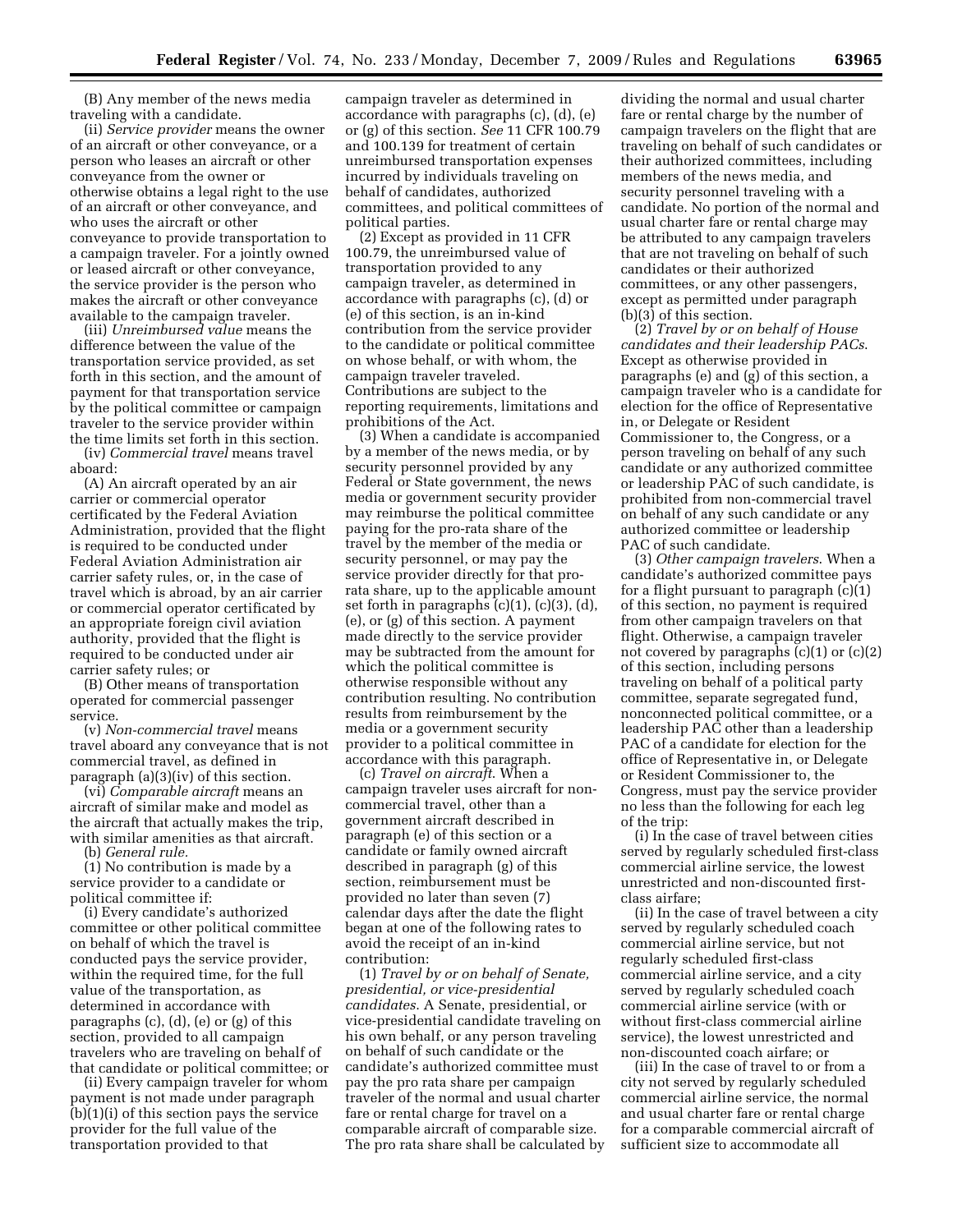campaign travelers, and security personnel, if applicable.

(d) *Other means of transportation*. If a campaign traveler uses any means of transportation other than an aircraft, including an automobile, or train, or boat, the campaign traveler, or the political committee on whose behalf the travel is conducted, must pay the service provider within thirty (30) calendar days after the date of receipt of the invoice for such travel, but not later than sixty (60) calendar days after the date the travel began, at the normal and usual fare or rental charge for a comparable commercial conveyance of sufficient size to accommodate all campaign travelers, including members of the news media traveling with a candidate, and security personnel, if applicable.

(e) *Government conveyances*. (1) *Travel by or on behalf of candidates, their authorized committees, or House candidate Leadership PACs*. If a campaign traveler traveling on behalf of a candidate, an authorized committee, or the leadership PAC of a House candidate uses an aircraft that is provided by the Federal government, or by a State or local government, the campaign traveler, or the political committee on whose behalf the travel is conducted, must pay the government entity, within the time specified by that government entity, *either:* 

(i) The pro rata share per campaign traveler of the normal and usual charter fare or rental charge for the flight on a comparable aircraft of sufficient size to accommodate all campaign travelers. The pro rata share shall be calculated by dividing the normal and usual charter fare or rental charge by the number of campaign travelers on the flight that are traveling on behalf of candidates, authorized committees, or House candidate leadership PACs, including members of the news media, and security personnel, if applicable. No portion of the normal and usual charter fare or rental charge may be attributed to any other campaign travelers or any other passengers, except as permitted under paragraph (b)(3) of this section. For purposes of this paragraph, the comparable aircraft need not accommodate any government-required personnel and equipment; or

(ii) The private traveler reimbursement rate, as specified by the governmental entity providing the aircraft, per campaign traveler.

(2) *Other campaign travelers*. When a candidate's authorized committee, or a House candidate's leadership PAC pays for a flight pursuant to paragraph (e)(1) of this section, no payment is required

from any other campaign travelers on that flight. Otherwise, a campaign traveler not covered by paragraph (e)(1) of this section, including persons traveling on behalf of a political party committee, separate segregated fund, nonconnected political committee, or a leadership PAC other than a leadership PAC of a candidate for the office of Representative in, or Delegate or Resident Commissioner to, the Congress, must pay the government entity, within the time specified by that government entity, either:

(i) For travel to or from a military airbase or other location not accessible to the general public, the lowest unrestricted and non-discounted firstclass airfare to or from the city with regularly scheduled first-class commercial airline service that is geographically closest to the military airbase or other location actually used; or

(ii) For all other travel, in accordance with paragraph (c)(3) of this section.

(3) If a campaign traveler uses a conveyance, other than an aircraft, that is provided by the Federal government, or by a State or local government, the campaign traveler, or the political committee on whose behalf the travel is conducted, must pay the government entity in accordance with paragraph (d) of this section.

(f) *Date and public availability of payment rate*. For purposes of paragraphs (c), (d), (e), and (g) of this section, the payment rate must be the rate available to the general public for the dates traveled or within seven (7) calendar days thereof. The payment rate must be determined by the time the payment is due under paragraph (c), (d), (e) or (g) of this section.

(g) *Aircraft owned or leased by a candidate or a candidate's immediate family member*.

(1) For non-commercial travel by a candidate, or a person traveling on behalf of a candidate, on an aircraft owned or leased by that candidate or an immediate family member of that candidate, the candidate's authorized committee must pay:

(i) In the case of travel on an aircraft that is owned or leased under a sharedownership or other time-share arrangement, where the travel does not exceed the candidate's or immediate family member's proportional share of the ownership interest in the aircraft, the hourly, mileage, or other applicable rate charged the candidate, immediate family member, or other service provider for the costs of the travel; or

(ii) In the case of travel on an aircraft that is owned or leased under a sharedownership or other time-share

arrangement, where the travel exceeds the candidate's or immediate family member's proportional share of the ownership interest in the aircraft, the rate specified in paragraph (c) of this section (House candidates are prohibited from engaging in such travel); or

(iii) In the case of travel on an aircraft that is not owned or leased under a shared-ownership or other time-share arrangement, the *pro rata* share per campaign traveler of the costs associated with the trip. Associated costs include, but are not limited to, the cost of fuel and crew, and a proportionate share of maintenance costs.

(2) A candidate, or an immediate family member of the candidate, will be considered to own or lease an aircraft under paragraph (g)(1) of this section if the candidate or the immediate family member of the candidate has an ownership interest in an entity that owns the aircraft, provided that the entity is not a corporation with publicly traded shares.

(3) A proportional share of the ownership interest in an aircraft means the amount of use to which the candidate or immediate family member is entitled under an ownership or lease agreement. Prior to each flight, the candidate's committee must obtain a certification from the service provider that the candidate's planned use of the aircraft will not exceed the candidate's or immediate family member's proportional share of use under the ownership or lease agreement. *See*  paragraph (j) of this section for related recordkeeping requirements.

(4) For the purposes of this section, an ''immediate family member'' of a candidate is the father, mother, son, daughter, brother, sister, husband, wife, father-in-law, or mother-in-law of the candidate.

(h) *Preemption*. In all respects, State and local laws are preempted with respect to travel in connection with a Federal election to the extent they purport to supplant the rates or timing requirements of 11 CFR 100.93. (i) *Reporting*.

(1) In accordance with 11 CFR 104.13, a political committee on whose behalf the unreimbursed travel is conducted must report the receipt of an in-kind contribution and the making of an expenditure under paragraph (b)(2) of this section.

(2) When reporting a disbursement for travel services in accordance with this section, a political committee on whose behalf the travel is conducted must report the actual dates of travel for which the disbursement is made in the ''purpose of disbursement'' field.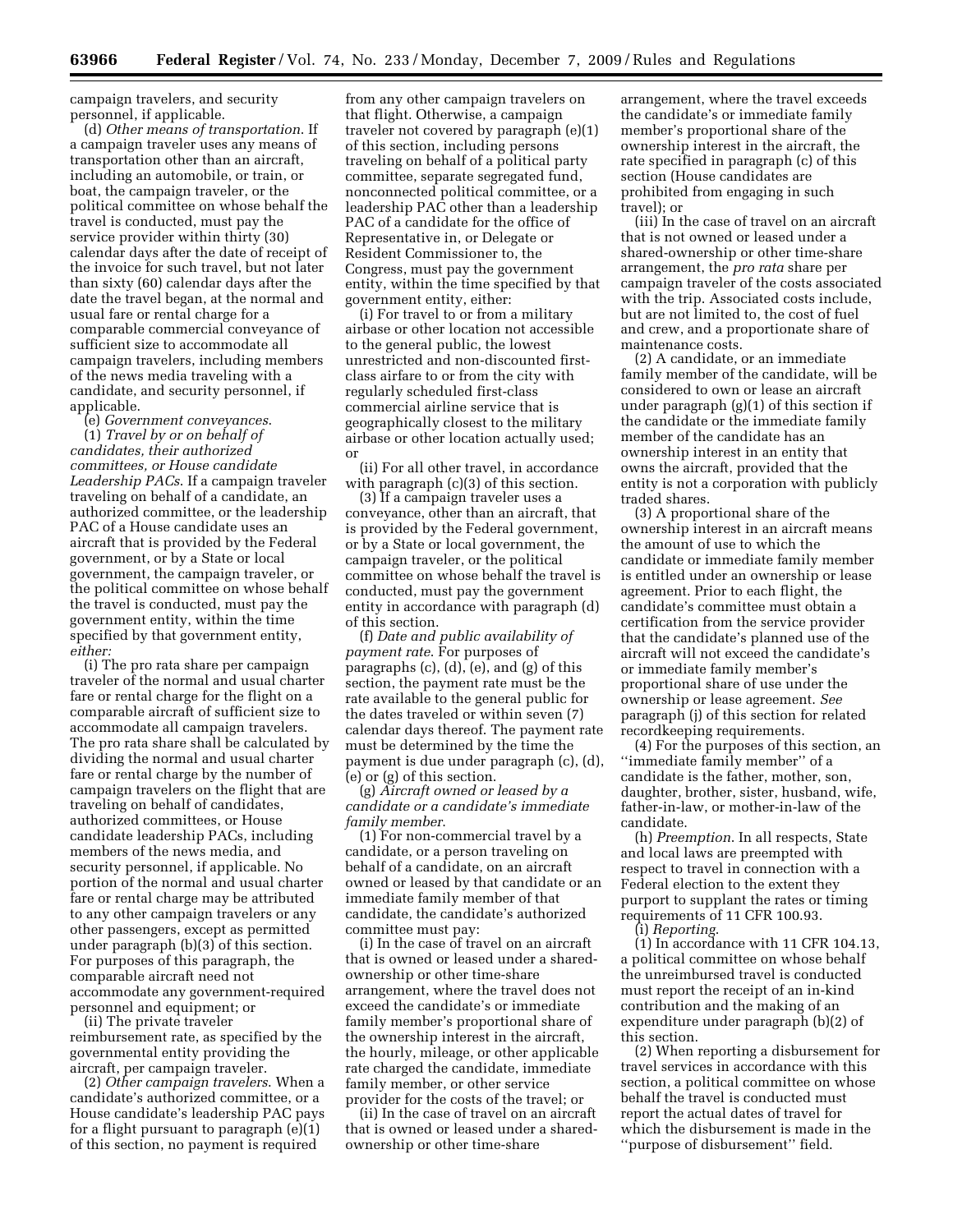(j) *Recordkeeping.* 

(1) For travel on non-commercial aircraft conducted under paragraphs  $(c)(1)$ ,  $(c)(3)(iii)$ ,  $(e)(1)$ , or  $(g)$  of this section, the political committee on whose behalf the travel is conducted shall maintain documentation of:

(i) The service provider and the size, model, make and tail number (or other unique identifier for military aircraft) of the aircraft used;

(ii) An itinerary showing the departure and arrival cities and the date(s) of departure and arrival, a list of all passengers on such trip, along with a designation of which passengers are and which are not campaign travelers or security personnel; and

(iii) (A) The rate for the comparable charter aircraft available in accordance with paragraphs (c), (e) and (f) of this section, including the airline, charter or air taxi operator, and travel service, if any, offering that fare to the public, and the dates on which the rates are based; or

(B) The private traveler reimbursement rate available in accordance with paragraph (e)(1)(ii) of this section, and the dates on which the rate is based.

(iv) Where the travel is aboard an aircraft owned in part by the candidate or an immediate family member of the candidate, the ownership or lease agreement specifying the amount of use of the aircraft corresponding to the candidate's or an immediate family member's ownership interest in the aircraft, as required by paragraph  $(g)(1)(i)$  and  $(ii)$  and  $(g)(3)$  of this section, and the certification required by paragraph (g)(3) of this section.

(2) For travel on non-commercial aircraft conducted under paragraph  $(c)(3)(i)$ ,  $(c)(3)(ii)$ , or  $(e)(2)(i)$  of this section, the political committee on whose behalf the travel is conducted shall maintain documentation of:

(i) The service provider and the size, model, make and tail number (or other unique identifier for military aircraft) of the aircraft used;

(ii) An itinerary showing the departure and arrival cities and the date(s) of departure and arrival, a list of all passengers on such trip, along with a designation of which passengers are and which are not campaign travelers; and

(iii) The lowest unrestricted nondiscounted airfare available in accordance with paragraphs (c)(3), (e)(2)(i), and (f) of this section, including the airline offering that fare, flight number, travel service, if any, providing that fare, and the dates on which the rates are based.

(3) For travel by other conveyances, the political committee on whose behalf the travel is conducted shall maintain documentation of:

(i) The service provider and the size, model and make of the conveyance used;

(ii) An itinerary showing the departure and destination locations and the date(s) of departure and arrival, a list of all passengers on such trip, along with a designation of which passengers are and which are not campaign travelers or security personnel; and

(iii) The commercial fare or rental charge available in accordance with paragraphs (d) and (f) of this section for a comparable commercial conveyance of sufficient size to accommodate all campaign travelers including members of the news media traveling with a candidate, and security personnel, if applicable.

# **PART 113—PERMITTED AND PROHIBITED USES OF CAMPAIGN ACCOUNTS**

■ 3. The heading of Part 113 is revised to read as set forth above.

■ 4. The authority citation for part 113 continues to read as follows:

**Authority:** 2 U.S.C. 432(h), 438(a)(8), 439a, 441a.

■ 5. Section 113.5 is added to read as follows:

#### **§ 113.5 Restrictions on use of campaign funds for flights on noncommercial aircraft (2 U.S.C. 439a(c)).**

(a) *Presidential, vice-presidential and Senate candidates.* Notwithstanding any other provision of the Act or Commission regulations, a presidential, vice-presidential, or Senate candidate, and any authorized committee of such candidate, shall not make any expenditure for travel on an aircraft unless the flight is:

(1) Commercial travel as provided in 11 CFR 100.93(a)(3)(iv);

(2) Noncommercial travel as provided in 11 CFR 100.93(a)(3)(v), and the pro rata share per campaign traveler of the normal and usual charter fare or rental charge for travel on a comparable aircraft of comparable size, as provided in 11 CFR 100.93(c), is paid by the candidate, the authorized committee, or other political committee on whose behalf the travel is conducted, to the owner, lessee, or other person who provides the aircraft within seven calendar days after the date the flight began, except as provided in 11 CFR 100.93(b)(3); or

(3) Provided by the Federal government or by a State or local government.

(b) *House candidates and their leadership PACs.* Notwithstanding any other provision of the Act or Commission regulations, a candidate for the office of Representative in, or Delegate or Resident Commissioner to, the Congress, and any authorized committee or leadership PAC of such candidate, shall not make any expenditures, or receive any in-kind contribution, for travel on an aircraft unless the flight is:

(1) Commercial travel as provided in 11 CFR 100.93(a)(3)(iv); or

(2) Provided by the Federal government or by a State or local government.

(c) *Exception for aircraft owned or leased by candidates and immediate family members of candidates.* 

(1) Paragraphs (a) and (b) of this section do not apply to flights on aircraft owned or leased by the candidate, or by an immediate family member of the candidate, provided that the candidate does not use the aircraft more than the candidate's or immediate family member's proportional share of ownership, as defined by 11 CFR 100.93(g)(3), allows.

(2) A candidate, or an immediate family member of the candidate, will be considered to own or lease an aircraft under the conditions described in 11 CFR 100.93(g)(2).

(3) An ''immediate family member'' is defined in 11 CFR 100.93(g)(4).

(d) *In-kind contribution.* Except as provided in 11 CFR 100.79, the unreimbursed value of transportation provided to any campaign traveler is an in-kind contribution from the service provider to the candidate or political committee on whose behalf, or with whom, the campaign traveler traveled. Such contributions are subject to the reporting requirements, limitations and prohibitions of the Act.

# **PART 9004—ENTITLEMENT OF ELIGIBLE CANDIDATES TO PAYMENTS; USE OF PAYMENTS**

■ 6. The authority citation for part 9004 continues to read as follows:

**Authority:** 26 U.S.C. 9004 and 9009(b).

■ 7. Section 9004.7 is amended by revising paragraphs  $(b)(5)(i)$ ,  $(b)(5)(iii)$ ,  $(b)(5)(v)$ , and  $(b)(8)$  to read as follows:

#### **§ 9004.7 Allocation of travel expenditures.**

- \* \* \* \* \*
- (b) \* \* \*

(5) (i) If any individual, including a candidate, uses a government aircraft for campaign-related travel, the candidate's authorized committee shall pay the appropriate government entity an